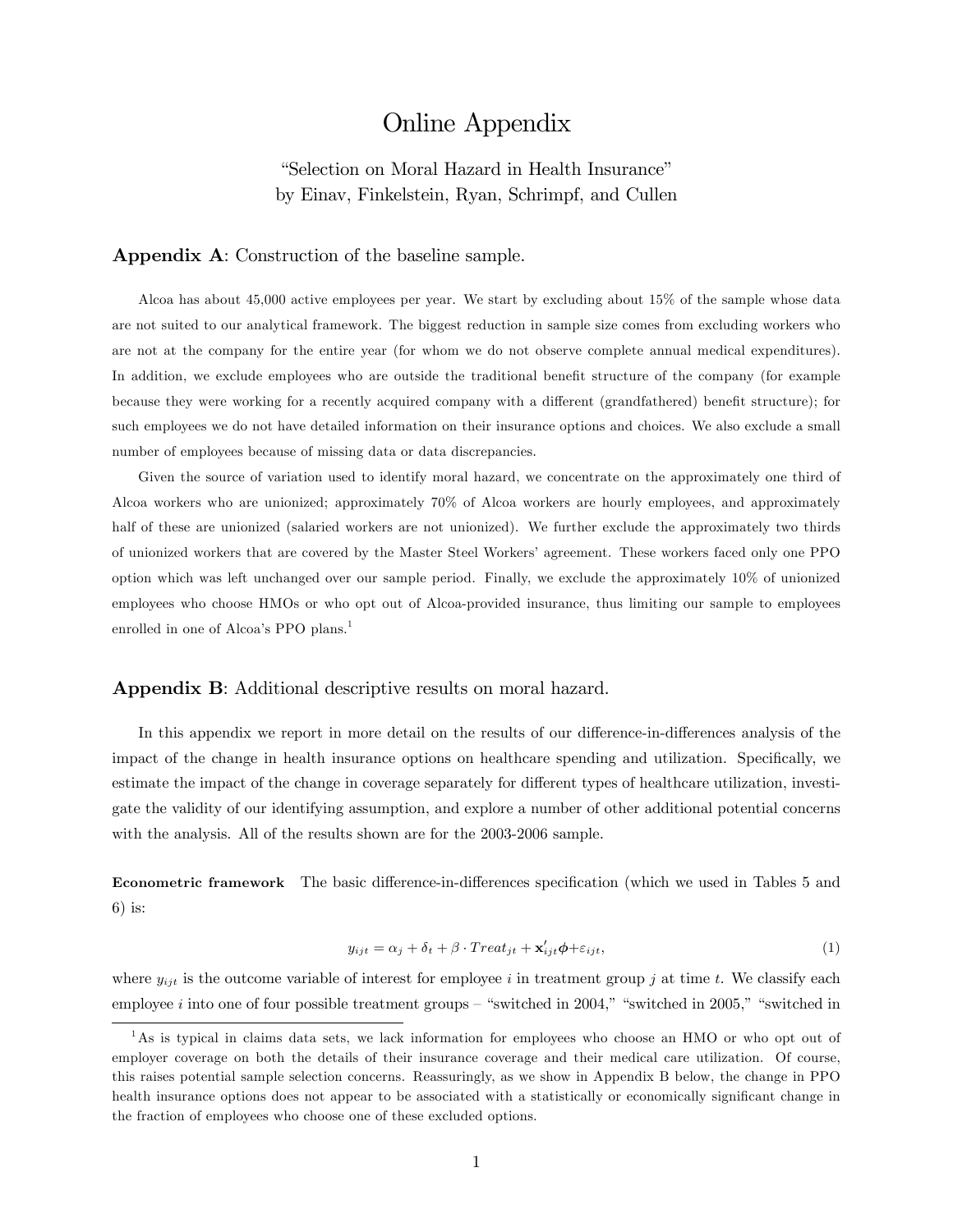2006," and "switched later" – based on his union affiliation which determines the year in which he is switched to the new set of health insurance options. The coefficients  $\alpha_i$  represent a full set of treatment group fixed effects; these control for any fixed differences across treatment groups. The vector of  $\delta_t$  's represents a full set of year fixed effects; these control (flexibly) for any common secular year-to-year changes across all treatment groups.<sup>2</sup> The vector x denotes a set of employee demographic covariates that are included in some of our specifications; there are no such covariates in our baseline specification. We adjust the standard errors to allow for an arbitrary variance-covariance matrix within each of the  $28$  different unions in our sample.<sup>3</sup>

The main coefficient of interest is  $\beta$ , the coefficient on the variable  $Treat_{it}$ . The variable  $Treat_{it}$  is an indicator variable that is equal to 1 if group j is offered the new health insurance options in year t, and 0 otherwise. For example, for the group "switched in 2004"  $Treat_{it}$  is 0 in 2003, and 1 in 2004 and subsequent years, while for the "switched later" group the variable  $Treat_{jt}$  is 0 in all years.

Impact on types of medical spending and care utilization Appendix Table A1 examines the impact of the change in health insurance options on the various components of health care spending and health care utilization. We can break out health care spending into doctor visits (approximately 25% of the total), outpatient spending (approximately 35% of the total), inpatient spending (approximately 35% of the total), and other (which accounts for about 4% of spending, about half of which is due to emergency room visits). Column  $(1)$  shows our baseline results for 2003-2006 for total spending (i.e., Table 6, column  $(4)$ ). It indicates that the change from the old health insurance options to the new health insurance options was associated with, on average, a \$591 (11%) reduction in annual medical spending.

Columns (2) through (5) show estimates separately for spending on doctor visits, spending on outpatient visits, spending on inpatient visits and other spending. We detect a statistically significant decline in annual doctor spending of \$220 (15%) and in annual outpatient spending of \$310 (16%). The point estimates for inpatient spending suggest a statistically insignificant decline in inpatient spending of \$117  $(6\%)$ .

In addition to spending, we are able to measure utilization on the extensive margin. We define doctor visits as the total number of doctor visits by anyone in the household covered by the insurance (limited to a maximum of one per day). On average, an employee has 12 doctor visits for covered members in a given year. Outpatient visits are deÖned in an identical manner, where the average is 3 outpatient visits per year. We also code an indicator variable for whether there are any inpatient hospitalizations for anyone insured over the year; on average 14% of the employees have an inpatient hospitalization in a given year.

Columns  $(6)$  through  $(8)$  show the estimated effects on these measures of utilization. We estimate that the change in health insurance options is associated with a statistically and economically significant decline

<sup>&</sup>lt;sup>2</sup>An annual measure is a natural unit of time since it is both the unit of time during which the set of health insurance incentives apply (i.e., cost sharing requirements reset at the beginning of the year) and the time over which the choice of health insurance contract is made. In some additional analysis below we also report results at the quarterly level, which allows for a finer examination of pre- and post-period dynamics.

<sup>3</sup> Ideally, we would allow for an arbitrary variance-covariance matrix within each of the four treatment groups, but we are concerned about small sample biases with such few clusters (Cameron, Gelbach, and Miller, 2011). Below we report alternative results aggregated to the treatment group level in which we estimate the model by Generalized Least Squares (GLS) and allow for both heterosketasticity as well as treatment-group specific auto-correlation parameters. These tend to produce similar point estimates and smaller standard errors relative to our baseline specification.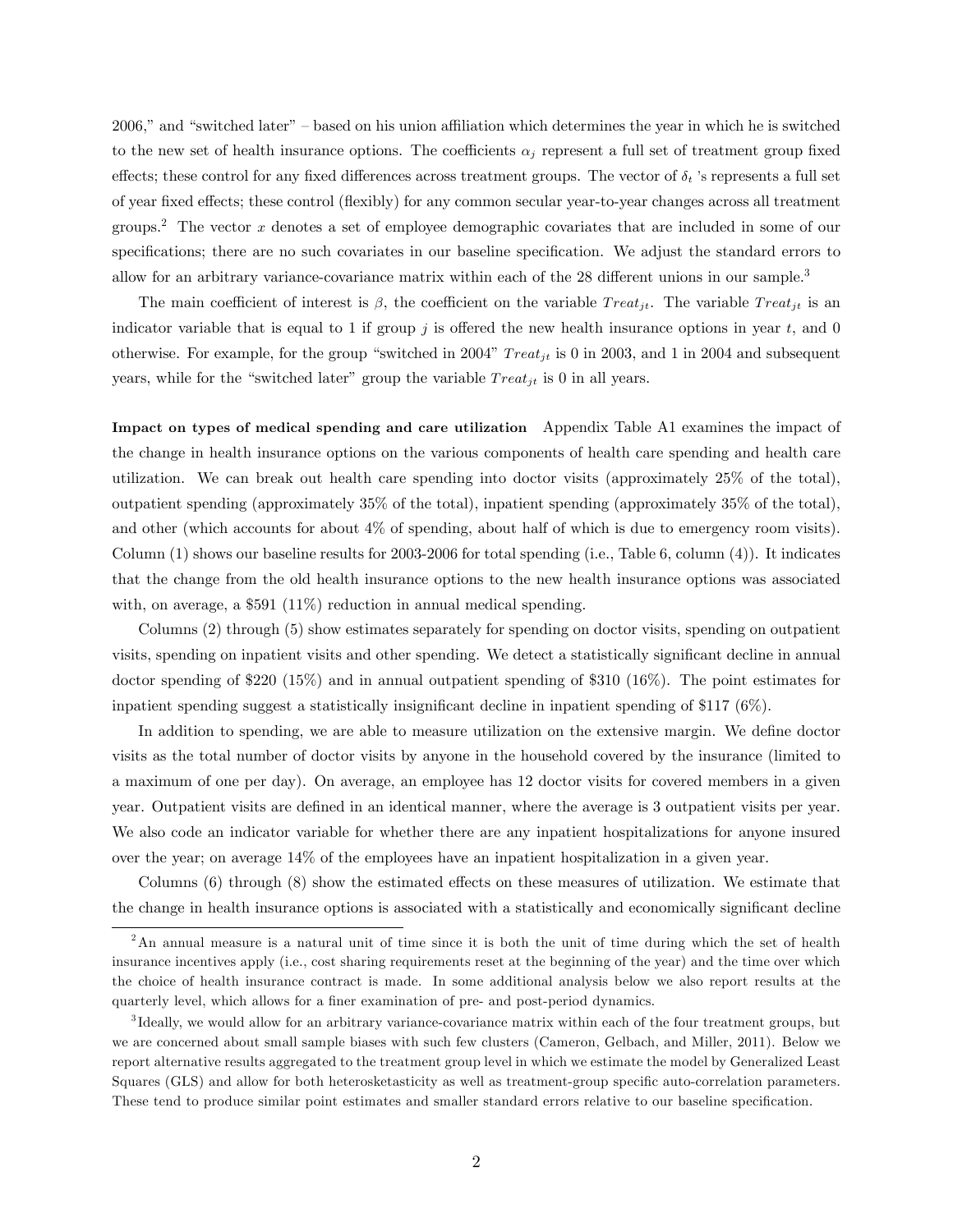in the average number of annual doctor visits 1.9 (16%). Given the average cost of a doctor visit in our data of about \$115, it is possible that the decline in spending on doctor visits comes entirely on the extensive margin. There is no evidence of an economically or statistically significant impact of the change in health insurance options on outpatient visits or inpatient hospitalization. The estimated decline in outpatient spending therefore presumably reflects a decrease in the intensity of treatment (i.e., spending conditional on the visit).

Validity of identifying assumption The identifying assumption in interpreting the difference-in-differences  $\beta$  coefficient from equation (1) as the causal impact of the change in health insurance options on the outcome of interest is that absent the change in health insurance options, employees in the different treatment groups would have otherwise experienced similar changes in their healthcare utilization or spending. Employees who are switched at different times differ in some of their demographics as well as in their 2003 (pre period) spending (see Table 1). Such observable differences across the treatment groups is not a problem per se for our difference-in-differences analysis which uses group fixed effects and therefore controls for any timeinvariant differences across the treatment group. It naturally, however, raises concerns about the validity of our identifying assumption.

We undertake two types of analysis designed to help shed light on the likely validity of the identifying assumption. First, as our most direct investigations, we examine whether outcomes were trending similarly across the different groups in the periods prior to the change in health insurance options. These results are quite reassuring; there is no evidence of any substantively or statistically significant declines in spending in the several quarters prior to the change in health insurance options. Second, as a more indirect investigation, we also examine the sensitivity of our baseline results to controlling for observable characteristics of the employees. Again, it is quite reassuring that the basic OLS estimate in the 2003-2006 sample is not particularly sensitive to controlling for observable worker characteristics.

Dynamics. To compare pre-period trends across the treatment groups we disaggregated the data from the annual to the quarterly level (so that  $t$  now denotes quarters rather than years) and estimate:

$$
y_{ijt} = \alpha_j + \delta_t + \beta \cdot Treat_{jt} + \phi \cdot Treat_{jt,0} + \varepsilon_{ijt}
$$
\n
$$
\tag{2}
$$

where  $Treat_{it,0}$  is an indicator variable for whether it is the quarter before group j is switched to the new health insurance options. The variable  $Treat_{jt,0}$  acts as a pre-specification test; it will be informative of whether there are any differential trends in the outcome variables of interest across different treatment groups before the change in health insurance options. We estimate equation (2) at the quarterly rather than annual level primarily because at the annual level we would not be able to estimate pre period trends for the first treatment group (who is switched in 2004) which is roughly one-fifth of our sample, as there is only one year (2003) of pre data for this group. Another advantage of the quarterly specification is that it allows us to test for anticipation effects which presumably are most likely to occur immediately prior to the switch.<sup>4</sup>

Appendix Table A2 reports the results from estimating equation (2). In the interest of brevity, we report results for total spending only; results from components of spending (or utilization) are broadly similar (not

<sup>&</sup>lt;sup>4</sup>In specifications at the quarterly level the  $\delta_t$  represent a full set of quarter-of-year fixed effects rather than year fixed effects.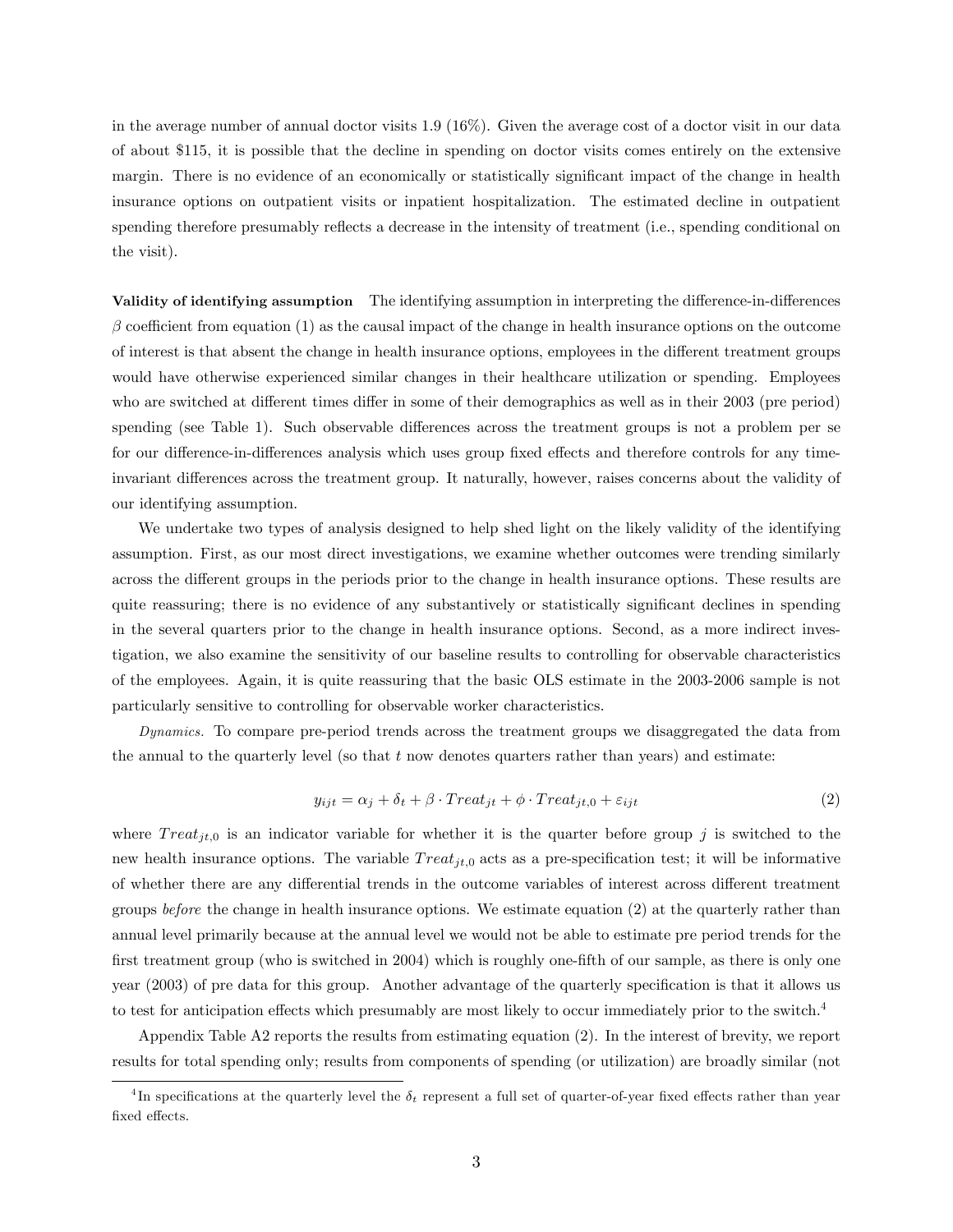shown). Column  $(1)$  reports the results from estimating equation  $(2)$  without the pre-period specification variable  $Treat_{it,0}$ . It is therefore the exact analog of equation (1) but at the quarterly level rather than annual level. Correspondingly, therefore, the estimated coefficient on  $Treat_{it}$  is one-quarter the level of what we estimated in column (4) of Table 6. Column (2) of Table A2 shows the results when the pre-period variable Treat<sub>jt,0</sub> is included in the regression. The estimated main effect (the coefficient on  $Treat_{jt}$ ) is virtually unaffected by the inclusion of this additional variable, although the standard error increases noticeably. More importantly, the coefficient on the pre-period specification test variable  $Treat_{it,0}$  is the opposite sign, statistically insignificant, and less than one-third the magnitude of the main effect. This goes some way toward assuaging concerns that the estimated effect is just picking up differential trends across groups.

A potential concern with quarterly level data is that results may be much more sensitive to outliers. To investigate this concern, in columns (3) and (4) we repeat the analysis in columns (1) and (2) but censor the dependent variable at the 99th percentile. Comparing columns (1) and (3), we see very similar point estimates on the estimated treatment effect  $(-148 \text{ in the unconored estimate in column } (1)$  and  $-157 \text{ in the}$ censored estimate in column (3)) but a substantially lower standard error (65.76 vs. 43.62); this comparison is consistent with little or no economic incentive effect at the 99th percentile and therefore the introduction of noise from including the estimates above this point.<sup>5</sup> The pre-specification test on the censored data in column  $(4)$  shows a virtually identical main effect to the censored estimate in column  $(3)$ , however now the pre period effect is not only statistically insignificant but substantively trivial (with a coefficient of -0.3.31) (standard error  $= 69$ ) it is about two orders of magnitude smaller the main effect with a coefficient of -157). Finally, in column (5), as a further check on the validity of the identifying assumption, we re-estimate equation (2) with the addition of treatment-group specific linear trends; this allows each treatment group to be on a different (linear) trend over the 2003-2006 period and investigates whether the switch in health insurance options is associated with a change in spending for the treatment group relative to its average trend, relative to the changes in spending experienced at the same calendar time by other treatment groups relative to their own trends. The fact that the main estimate remains quite similar in magnitude is consistent with the evidence that these groups are not in fact on very different trends which are driving the estimated effect of the change in health insurance.

To more thoroughly examine the full range of pre-period dynamics, as well as to examine the dynamics in the timing of the post-period in any impact of the change in health insurance regime on the outcomes of interest, we also estimate a more flexible version of this quarterly specification that includes a full set of dummies for the number of quarters it has been since (or until) the switch. Specifically, we estimate

<sup>&</sup>lt;sup>5</sup>The 99th percentile of the spending distribution is \$57,500 for non-single coverage and \$29,600 for single coverage. This level exceeds the out-of-pocket maximum on all plans with any non trivial mass except for the lowest coverage option (option 1) under the new plan options (see Table 2). Censoring the data at a spending level above the out of pocket maximum of the lowest coverage plan is conceptually valid since any spending above this amount cannot be affected by the cost-sharing features of the plan, except via income effects. To the extent that our censoring level is lower than the highest out of pocket maximum, censoring the dependent variable should bias downward our estimated effect of increased cost sharing. In practice, the results in Appendix Table A2 do not suggest any substantive downward bias.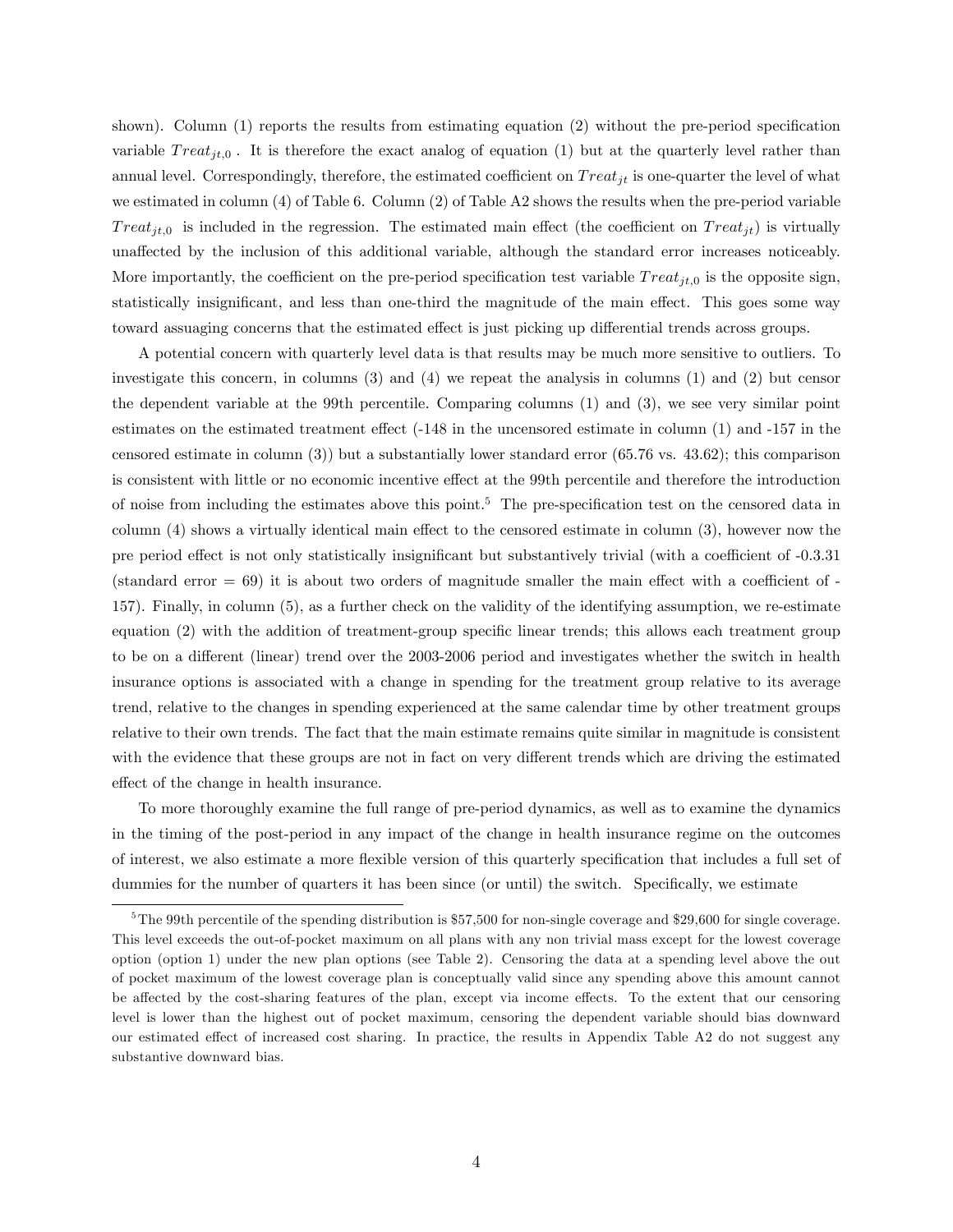$$
y_{ijt} = \alpha_j + \delta_t + \sum_{k=-11}^{12} \lambda_k \text{Switch}_{ijt,k} + \varepsilon_{ijt},\tag{3}
$$

where  $Switch_{ijt,k}$  is an indicator variable for whether individual i is in a group j which at time t is k quarters away from the switch in health insurance options. The period  $k = 1$  corresponds to the first quarter in which the group is under the new health insurance options, while  $k = 0$  corresponds to the quarter right before the switch to the new health insurance options, etc. Thus, for example, for the "Switched in 2004" group, Switch<sub>ijt,1</sub> is turned on (equal to 1) in the first quarter of 2004, while Switch<sub>ijt,-3</sub> is turned on the first quarter of 2003, and  $Switch_{ijt,12}$  is turned on in the last quarter of 2006; for the "Switched later" group, all Switch<sub>ijt,k</sub> variables are set to 0. We examine periods from  $k = -11$  (i.e., 12 quarters or 3 years before the switch) through  $k = 12$  (i.e., 12 quarters or 3 years after the switch) although of course not all treatment groups can be used in identifying each of these periods (a point we return to below).

The coefficients of interest are the time pattern on the  $\lambda'_{k}s$ , the coefficients on the  $Switch_{ijt,k}$  indicators. Column (6) of Table A2 shows the coefficients on the  $\lambda_k$ 's from estimating equation (3) on the outcome variable of total spending. We show (and focus our attention on) only the four quarters before and four quarters after the switch, since these are all identified off of the full sample; by contrast, coefficients further removed from  $k = 0$  are identified off of only some of the groups; as a result, the time pattern at longer intervals potentially conflates the true time pattern with heterogeneous treatment effects across the groups identifying different coefficients.<sup>6</sup> We observe two interesting (and reassuring) features of the time pattern. First, we can see that the decline in spending after the switch to the new regime happens pretty much instantaneously. This is reassuring as the timing of the effect suggests that we are estimating the effect of the change in plans, rather than some confounding factor. Second, there is no systematic trend in spending in the quarters before the switch for select relative to other groups with other timing; while the pattern is admittedly quite noisy it is relatively flat. This is re-assuring in further supporting the likely validity of the identifying assumption that absent this change in plans, the different groups would have been on similar trends in spending.

Sensitivity to covariates. An alternative way to shed light on the likely validity of the identifying assumption is to explore the sensitivity of the results to the inclusion of covariates. Appendix Table A3 explores these issues. This analysis is all done at an annual level. Column (1) replicates the baseline results from Table 6, column (4). Column (2) of Table A3 shows the results with the addition of controls for coverage tier. Column (3) adds controls for a wider set of employee demographic characteristics: in addition to whether they have single coverage, we control for their age, gender, risk score, the number of dependents insured on the policy, whether they are white, the number of years they have been at Alcoa, and their annual salary; this specification is shown to mimic the one we used in our baseline modeling approach below. The results in columns (1) through (3) indicate the results are not sensitive  $\overline{\phantom{a}}$  in either magnitude or precision  $\overline{\phantom{a}}$  to controlling for employee demographics; the baseline estimate of a \$591 decline in spending associated with

 $6$ For example, employees in the "Switched in 2006" group do not contribute to the identification of the parameter estimates beyond the third quarter under the new policy, while individuals in the "Switched in 2004" group do not contribute to the identification of the parameter estimates beyond the third quarter prior to the policy.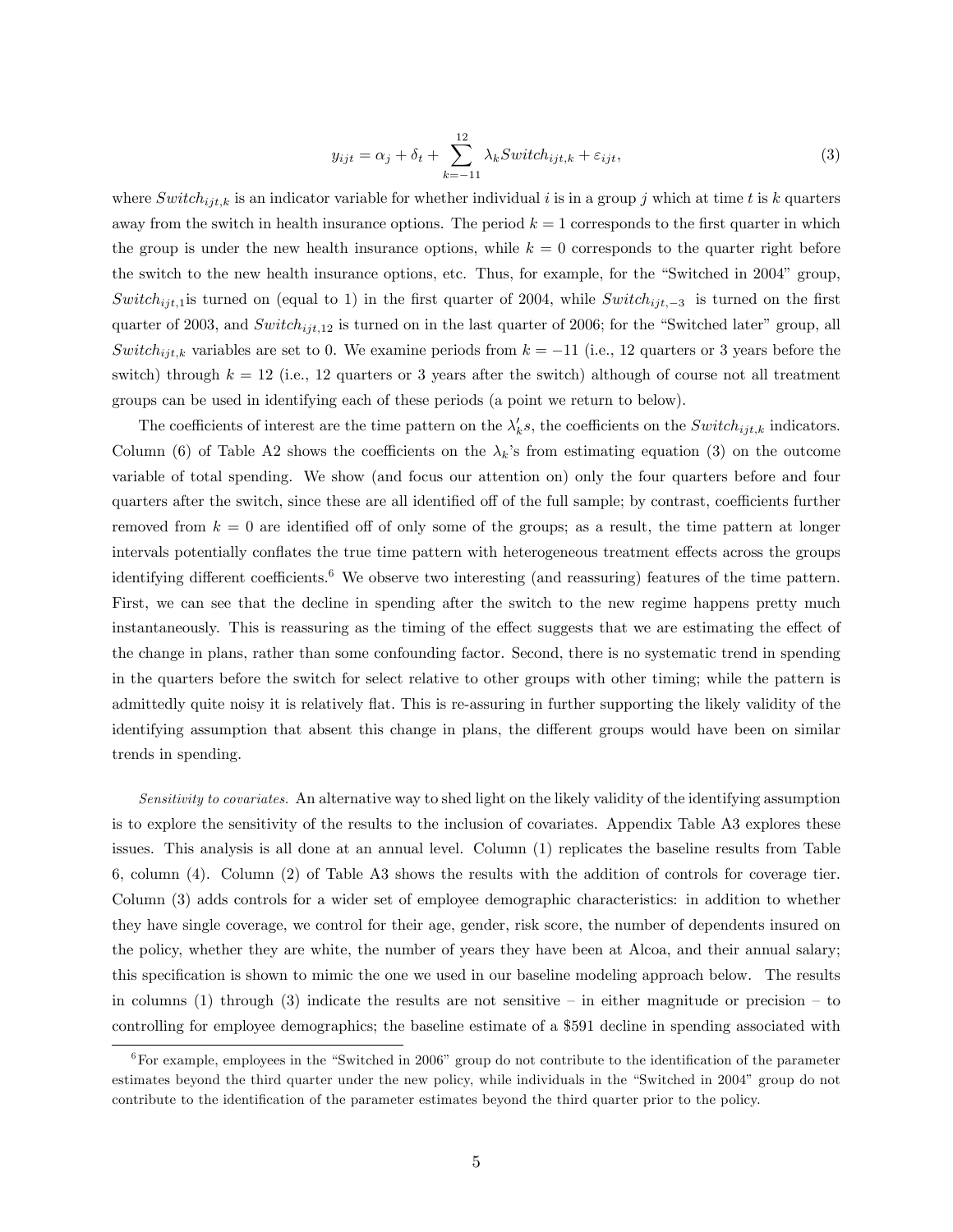the move to the new PPO options changes to a \$523 or \$537 when the controls are added. As a stronger set of controls, we can include individual fixed effects for employees in the sample for more than one year. Column (4) shows the baseline results limited to the approximately half of employees who are in our data in all four years. The point estimate of the decline in spending associated with the move to the new PPO options is noticeably larger (\$966) in this subsample, presumably reflecting heterogeneity in treatment effects and/or the treatment (i.e., plan selection) itself. More interestingly for our purposes, column (5) shows that the point estimate is unaffected (\$966) by the inclusion of individual fixed effects in this subsample. Overall, we view the robustness of our results to various inclusions of covariates as reassuring with respect to the validity of the identifying assumption.

Additional sensitivity analyses Finally, Appendix Table A4 explores a variety of additional concerns and sensitivity analysis. One concern, noted earlier, is with sample selection. Specifically, we excluded from our analysis the 11% of employees who choose to opt out of insurance or choose the HMO option (available in all years and to all our employees) rather than one of the PPO options we study. To the extent that the new PPO options were more or less attractive to employees  $-$  in either their benefit design and/or their pricing – this raises concerns that our treatment variable (the offering of the new PPO options) could affect selection out of our sample and thus bias our estimates. To investigate this, we added back in the excluded individuals and re-estimated equation (1) for the binary dependent variable of whether the employee chose a non PPO option (i.e., is excluded from our baseline sample). The results indicate that the new options are associated with a statistically insignificant and economically small 2.1 percentage point decline in the probability of an employee choosing a non PPO option. We suspect this reflects the fact that the excluded options are sufficiently horizontally differentiated from the PPO options that they are largely determined by other factors (outside insurance options, taste for HMO plan, etc.) and thus not that sensitive on the margin to redesigns of the PPO options; consistent with this, in Einav, Finkelstein, and Cullen (2010) we find that variation in the relative prices of the five new PPO options also does not have an economically or statistically significant association with the decision to choose one of these non PPO options. This is also consistent with Handel  $(2011)$ 's finding – in the context of a different employer provided health insurance setting  $-$  that individuals in a PPO are unlikely to subsequently choose an HMO when the set of HMO and PPO options change.

Another concern noted above was the treatment of the standard errors. Our baseline specification adjusts for an arbitrary variance-covariance matrix within each of the 28 unions (whose contracts determine which of the four treatment groups the employee is in). To investigate the sensitivity of our estimates to this approach, we follow the estimation approach pursued by Chandra, Gruber and McKnight (2010) in a similar context. Specifically, we aggregate our employee-level data to the treatment group level and estimate the treatment group by quarter data using Generalized Least Squares (GLS), with a treatment-group specific auto correlation parameter and variance. Column (3) of Table A4 reports the results of this estimation; for comparison purposes, column (2) reproduces the results of the quarterly OLS estimation of the employeelevel regression, with clustering at the union level (see Table A2, column (1)). We are reassured that these two specifications yield not only similar point estimates  $(-\$147.8$  in column  $(2)$  and  $-\$164.4$  in column  $(3)$ ) but also very similar standard errors; indeed, the standard errors are slightly smaller in the GLS specification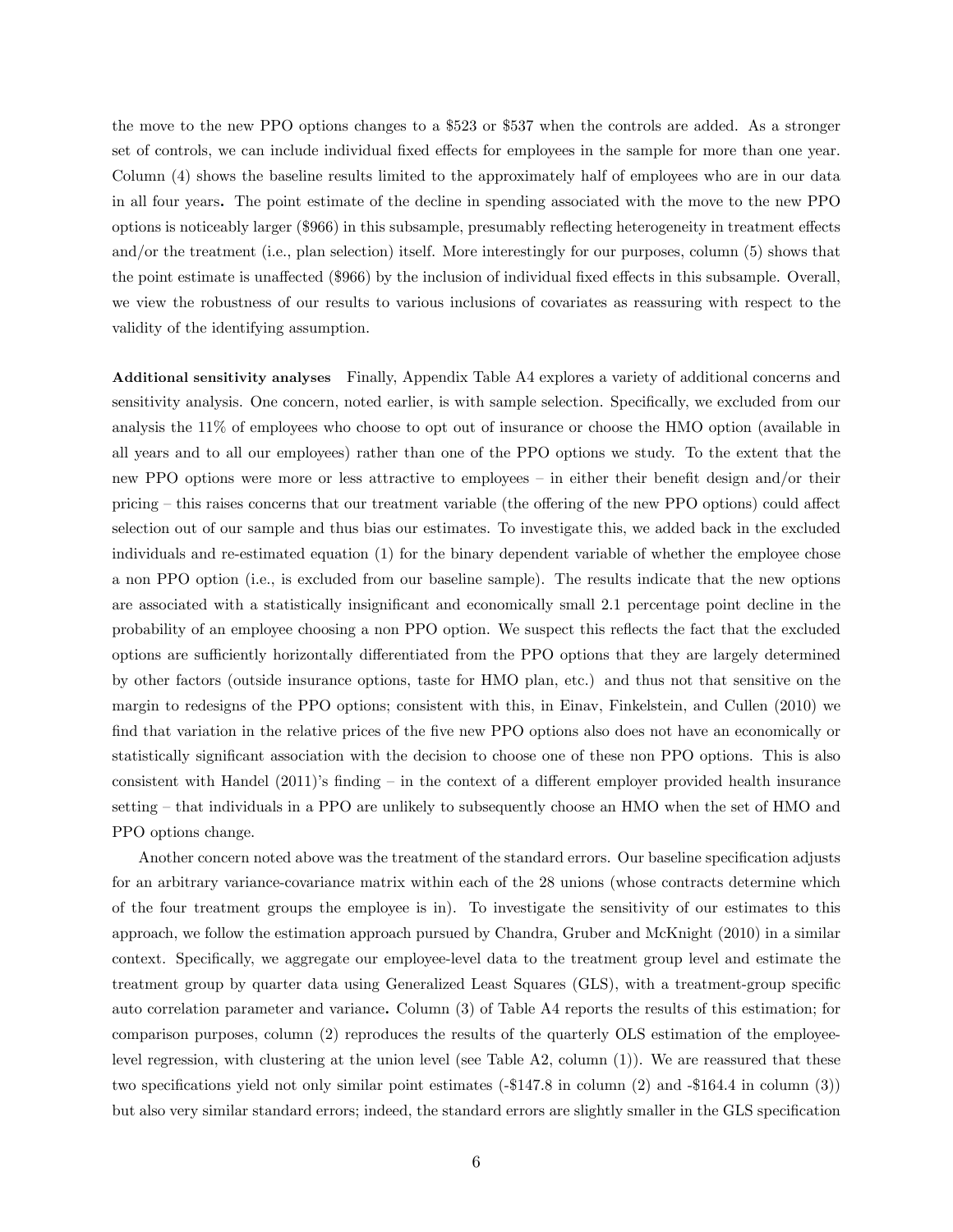than in our baseline OLS specification.

#### Appendix C: Suggestive evidence of heterogeneity in and selection on moral hazard.

Heterogeneity in moral hazard. We begin by presenting some suggestive evidence in the data of what might plausibly be heterogeneity in moral hazard. One approach is to look at the distribution of spending changes across individuals. In the context of a model with an additive separable moral hazard effect (such as the one we developed in Section I), homogeneous moral hazard would imply a constant (additive) change in spending for all individuals. The results in Table 5 showing the difference-in-differences estimates at different quantiles of the distribution indicate that the change in spending associated with the change in insurance options is higher at higher quantiles. Due to censoring at zero this is mechanically true (and therefore not particularly informative) at the lower spending quantiles, but even comparing quantiles above the median shows a marked pattern of larger effects at larger quantiles.<sup>7</sup> Of course, since individuals may move quantiles with the change in options, this is not evidence of heterogeneity per se, but it is nonetheless suggestive.

Appendix Table A5 presents additional suggestive evidence of heterogeneous (level or proportional) moral hazard effects by reporting the difference-in-differences estimates separately for observably different groups of workers. Specifically, we show the estimated reduction in spending associated with the change from the old to the new options separately for workers above and below the median age (panel A), male vs. female workers (panel B), workers above and below the median income (panel C), and workers of above and below median health risk score (panel D). We discuss the final panel (panel E) later.

A difficulty with trying to infer heterogeneity in moral hazard from heterogeneous changes in spending across demographic groups is that differential changes in spending may reflect either heterogeneous treatment effects (the object of interest) or heterogeneous treatments (i.e., greater changes in cost sharing for some groups than for others, given their endogenous plan choices). Separating these two requires a more explicit model of plan choices as well as how the cost sharing features of the plan affect the spending decision. Again, we do this formally in the context of the model we develop below. However, to get a loose sense of the variation in the change in cost sharing across groups, in columns (5) and (6) we report the average out of pocket share for each demographic group under the old and new options; column (7) reports the increase in the average out of pocket share associated with the change in options, which provides a metric by which to measure the treatment.

The estimates in Appendix Table  $A5$  – while generally not precise – are suggestive of heterogenous moral hazard. The top two rows show that the reduction in spending associated with the new options is an order of magnitude higher for older workers than for younger workers, despite what appears to be a somewhat larger increase in the average out of pocket share for the younger workers (column (7)). Panel B indicates similar point estimates for male and female workers, despite the fact that males experience a larger increase in the out of pocket share. Similarly, panel C indicates similar point estimates for higher and lower income workers, but a somewhat larger increase in the out of pocket share for higher income workers. Finally, panel D indicates that the less healthy experience a substantial

<sup>&</sup>lt;sup>7</sup>Kowalski (2010) finds similar patterns in her quantile treatment estimates using a different identification strategy in a different firm. We should also point out that the frequency of reaching the out-of-pocket maximum is less than 5% even under the most generous plan in the data, so a "zero" marginal price is unlikely to affect spending at the 90th percentiles (the highest quantile presented in the table).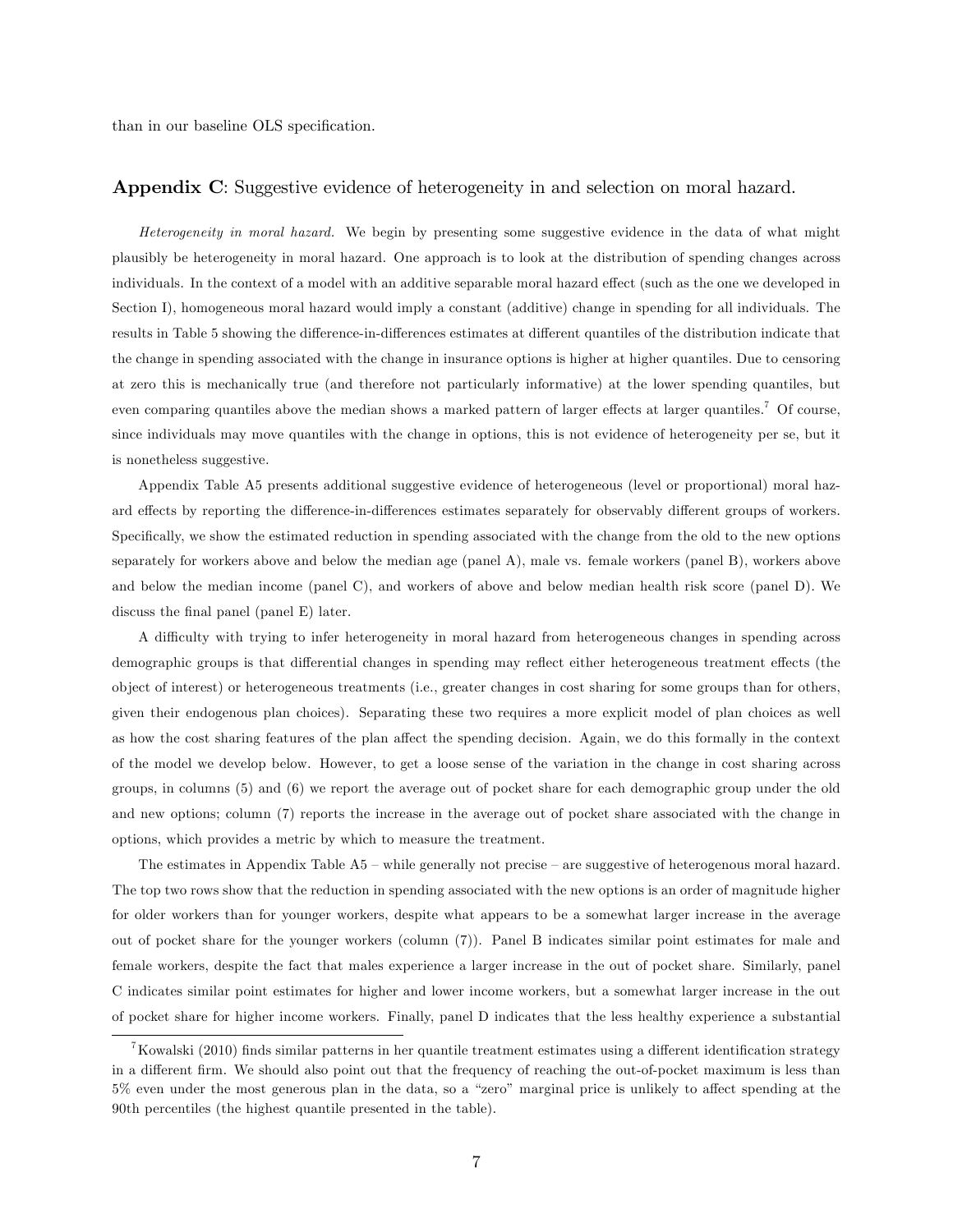decline in spending while the more healthy experience no statistically detectable decline in spending, despite a larger increase in the out of pocket share for the more healthy.

While many of the estimates are quite imprecise, the results are suggestive of larger behavioral responses to consumer cost sharing for older workers than younger workers and for sicker workers than healthier workers, and perhaps also for female workers relative to male workers and for lower income workers relative to higher income workers. While suggestive, this type of exercise also points to the limitations of inferring heterogeneity in moral hazard across individuals from such simple descriptive evidence. For example, the parameterization of the "treatment" effects by the average out of pocket share obscures both the endogenous plan choice from within the menu of options as well as the different expected (end of year) marginal price faced by different individuals in the same plan based on their health status, which in principle should guide their utilization decisions.

Selection on moral hazard. As discussed in the introduction, the pure comparative static of selection on moral hazard (holding all other factors that determine plan choice constant) is that individuals with a greater behavioral response to coverage (i.e., a larger moral hazard effect) will choose greater coverage. We therefore look for descriptive evidence of the relationship between an individual's behavioral responsiveness to coverage and their coverage choice. Some suggestive evidence of selection on moral hazard comes from the fact that older workers and sicker workers whom we saw in Panel A may have larger moral hazard effects than younger workers and healthier workers respectively – also choose more comprehensive insurance under both the new and original plan options (not shown). Of course, older and sicker workers also have higher expected medical spending so that it is difficult to know from this evidence alone whether their insurance choice is driven by their expected health or their anticipated behavioral response to coverage.

Slightly more direct evidence of selection on moral hazard comes from comparing the estimated behavioral response (estimated by examining the change in spending with the change from the original to the new options) between those who chose more vs. less coverage under the original options. The last panel of A5 presents the estimated treatment effect of the move from the original to the new options separately for individuals who chose more coverage under the original options in 2003 compared to those who chose less coverage under the original options in 2003.<sup>8</sup> Consistent with selection on moral hazard, we estimate a reduction in spending associated with the move from the old options to the new options that is more than twice as large for those who originally had more coverage than those who originally had less coverage, even though the reduction in cost sharing associated with the change in options (i.e., the treatment) is substantially larger for those who had less coverage. We do not have enough precision, however, to reject the null that estimated spending reductions are the same across the two groups. Moreover, we are once again confronted with the need to model the endogenous plan choice from among the new option as well as the variation in expected end of year marginal price induced by variation in health status.

Overall, we view the Öndings as suggestive descriptive evidence of selection on moral hazard of the expected sign. The rest of the paper now investigates this phenomenon more formally by developing and estimating a model of individual coverage choice and health care utilization. The model allows us to formalize more precisely the notion

<sup>&</sup>lt;sup>8</sup>Specifically, we compare individuals who picked option 3 ("more coverage") under the original options to those who picked option 2 ("less coverage") under the original options. To do this analysis we need to limit the sample to the approximately 85% of the sample who was already employed at the firm by 2003 and in one of these two options. The estimated change in spending associated with the move from the old to the new options for this subsample is -859 (standard error 245), compared to -592 (standard error 264) in the full 2003-2006 sample (Table 5, column (4)).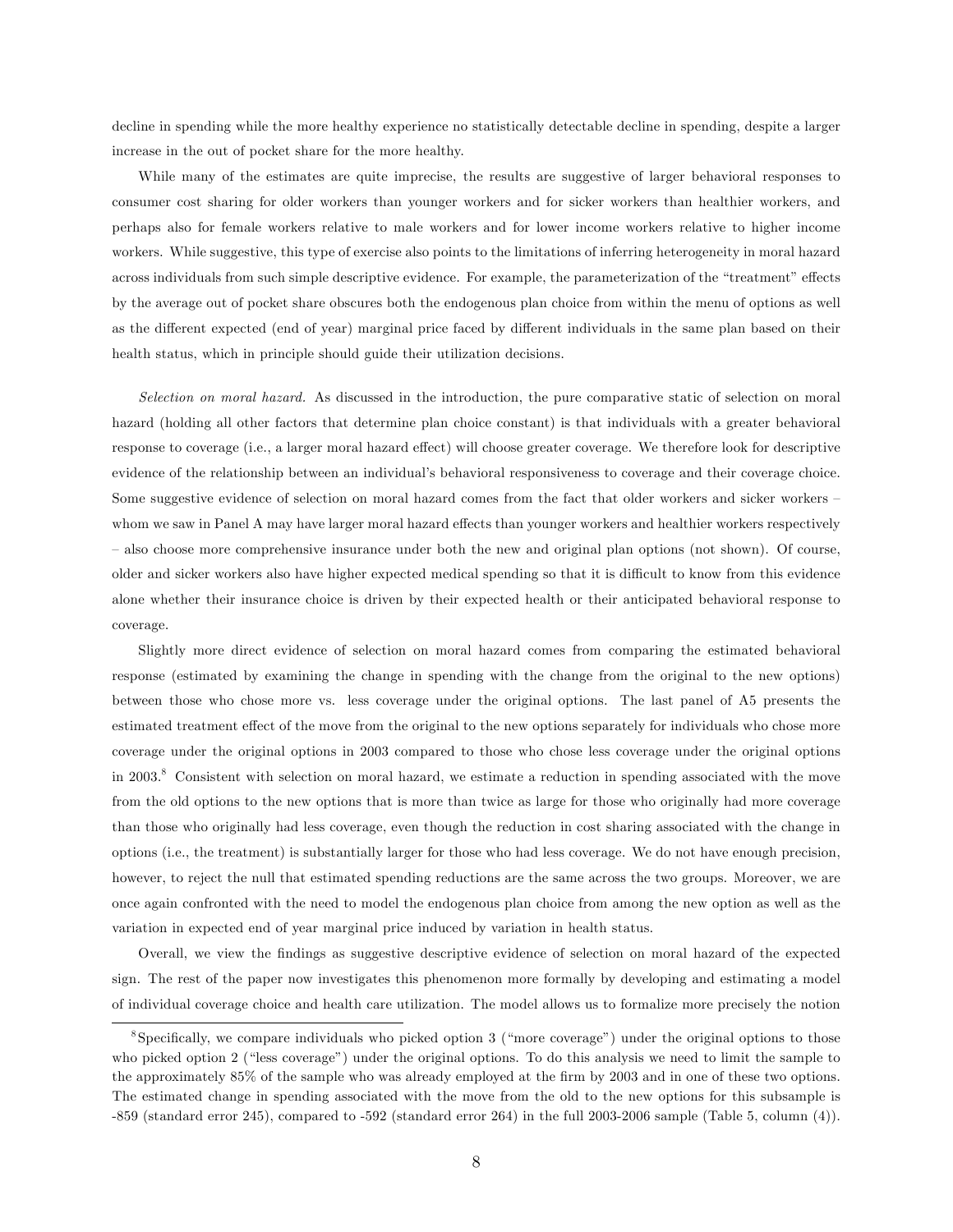of "moral hazard," and aids in the identification of heterogeneity in moral hazard and selection on it. It also allows us to quantify selection on moral hazard and explore its implications through various counterfactual exercises.

# Appendix D: Sampling algorithm.

Throughout, we will let Y denote the data.  $\Theta = (\theta_1, \theta_2)$  is the set of parameters. We will write  $\Theta_{-\beta}$  for all the parameters except  $\beta$ . We will use the following notation for the variance of the latent variables:

$$
V\begin{pmatrix} \omega \\ \psi \\ \mu_{\lambda,i,2003} \\ \mu_{\lambda,i,2004} \end{pmatrix} = \Sigma = \begin{pmatrix} \sigma_{\omega}^2 & \sigma_{\omega,\psi} & \sigma_{\mu,\omega} & \sigma_{\mu,\omega} \\ \sigma_{\omega,\psi} & \sigma_{\psi}^2 & \sigma_{\mu,\psi} & \sigma_{\mu,\psi} \\ \sigma_{\mu,\omega} & \sigma_{\mu,\psi} & \sigma_{\mu}^2 & \sigma_{\mu_{03},\mu_{04}} \\ \sigma_{\mu,\omega} & \sigma_{\mu,\psi} & \sigma_{\mu_{03},\mu_{04}} & \sigma_{\mu}^2 \end{pmatrix}.
$$
 (4)

Suppose now that we have some initial draws of the parameters. We sample each parameter conditional on the others and the data as follows.

• Draw  $\beta = (\beta_{\omega}, \beta_{\psi}, \beta_{\lambda}, \beta_{\kappa}) | \Theta_{-\beta}, \omega_i, \psi_i, \lambda_{it}, \mu_{it}, \sigma_i, Y$ . Given  $\omega_i, \psi_i, \lambda_{it}, \mu_{it}, \sigma_i, \kappa_i$ , the vector  $\beta$  does not enter the density of the data. Spending depends only on  $(\lambda_{it}, \omega_i)$  and plan choices depend only on  $(\mu_{\lambda, it}, \sigma_i, \kappa_i, \omega_i, \psi_i)$ . Therefore, the distribution of  $\beta | \Theta_{-\beta}, \omega_i, \psi_i, \lambda_{it}, \mu_{\lambda, it}, \sigma_i, \kappa_i, Y$  does not depend on Y. Leaving out the prior for now, the posterior of  $\beta$  is:

$$
f(\beta|\Theta_{-\beta}, \omega_i, \psi_i, \lambda_{it}, \mu_{\lambda, it}, \sigma_i, \kappa_i) \propto \prod_{i=1}^N f(\lambda_{it}|\mu_{\lambda, it}, \sigma_i, \omega_i, \psi_i, \theta_{-\beta}, \beta) f(\mu_{\lambda, it}, \sigma_i, \omega_i, \psi_i|\theta_{-\beta}, \beta)
$$
(5)  

$$
\propto \prod_{i=1}^N e^{-\frac{1}{2} \left(\frac{\log(\lambda_{it} - \kappa_i) - \mu_i}{\sigma_i}\right)^2} \exp\left[-\frac{1}{2} (u_i - x_i\beta)^{t-1} (u_i - x_i\beta)\right] f(\sigma_i|k, \theta)
$$

$$
\propto \exp\left(-\frac{1}{2} (\beta - \hat{\beta})^t (X^{t-1} \otimes I_N) X\right) (\beta - \hat{\beta})
$$

where

$$
u_i = (\log \omega_i, \log \psi_i, \mu_{i,2003}, \mu_{i,2004}, \kappa_i)
$$
\n
$$
u_i = [\beta_\omega, \beta_\psi, \beta_\lambda, \beta_\kappa]
$$
\n
$$
\sum_{\substack{5N \times 1 \\ \text{5N \times k}_\omega + k_\psi + k_\lambda + k_\kappa}} \frac{U}{\log \psi} = \begin{pmatrix} \log \omega \\ \log \psi \\ \mu \end{pmatrix}
$$
\n
$$
\sum_{\substack{5N \times 1 \\ \text{5N \times k}_\omega + k_\psi + k_\lambda + k_\kappa}} \frac{U}{\log \psi} = \begin{pmatrix} \log \omega \\ \log \psi \\ \mu \end{pmatrix}
$$
\n
$$
(6)
$$

and

$$
\hat{\beta} = \left(X'^{-1} \otimes I_N)X\right)^{-1} \left(X'^{-1} \otimes I_N)U\right) \tag{7}
$$

Hence, with a diffuse prior, the posterior of  $\beta$  is simply

$$
N(\hat{\beta}, \left(X'^{-1} \otimes I_N)X\right)^{-1})
$$
\n(8)

With a  $N(\beta_0, V_0)$  prior, the posterior of  $\beta$  would be

$$
N(\bar{\beta}, \left(X'^{-1} \otimes I_N)X + V_0^{-1}\right)^{-1}) \tag{9}
$$

with

$$
\bar{\beta} = \left(X'^{-1} \otimes I_N X + V_0^{-1}\right)^{-1} \left(X'^{-1} \otimes I_N U \hat{\beta} + V_0^{-1} \beta_0\right) \tag{10}
$$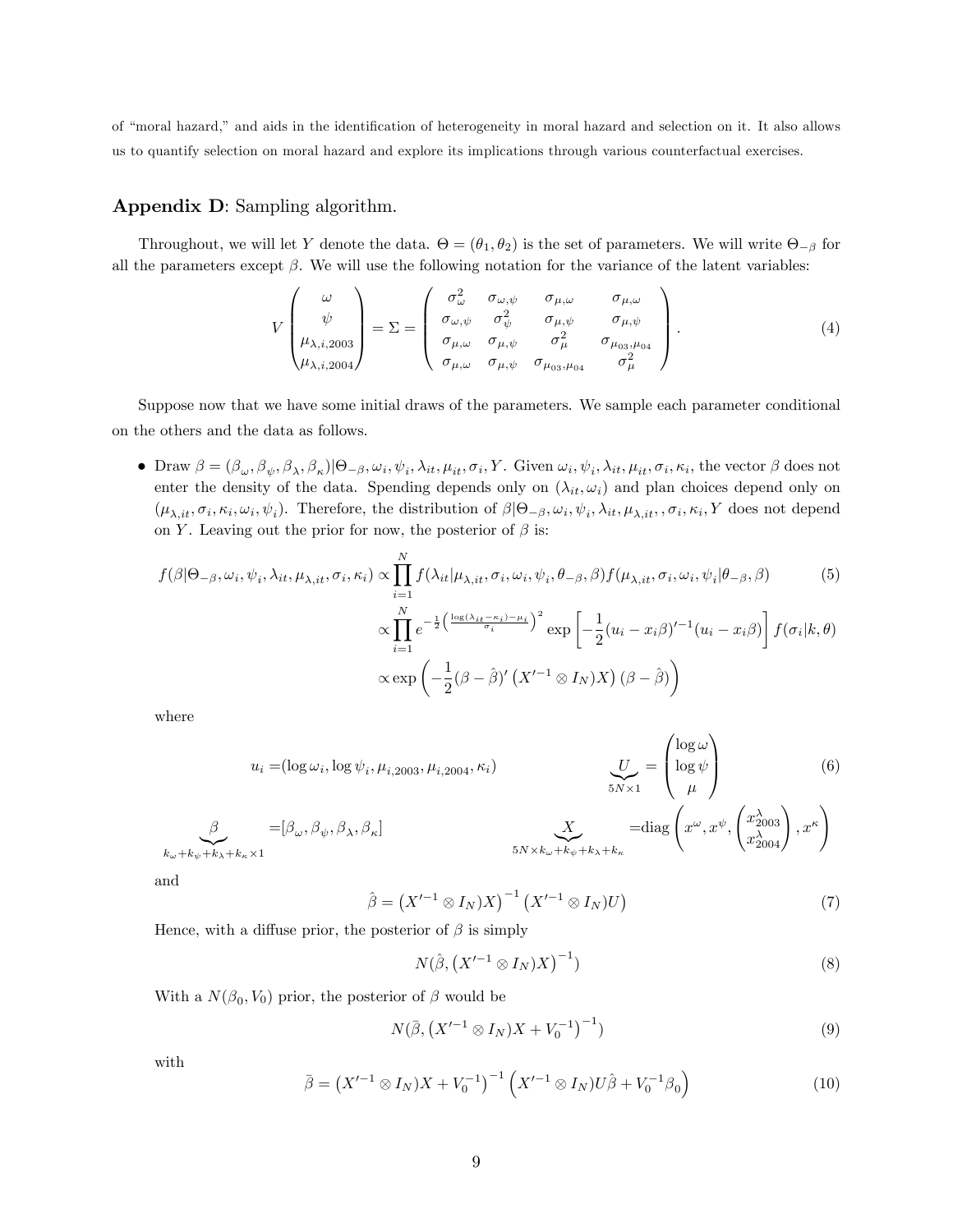• Draw  $\Sigma|\Theta_{-\Sigma}, Y$ . In order to impose the restrictions on  $\Sigma$  above (for example, that  $cov(\mu_{\lambda,2003}, \omega)$ )  $cov(\mu_{\lambda,2004}, \omega)$  and  $cov(\mu_{\lambda,2003}, \psi) = cov(\mu_{\lambda,2004}, \psi)$ , we sample  $\Sigma$  in various pieces. To do this, it is useful to define  $\alpha$  as the coefficient from regressing  $\mu_{\lambda, it} - x_{it}^{\lambda} \beta_{\lambda}$  on  $\log \omega - x^{\omega} \beta_{\omega}$  and  $\log \psi - x^{\psi} \beta_{\psi}$ . That is,

$$
\alpha = \begin{pmatrix} \alpha_{\omega} \\ \alpha_{\psi} \end{pmatrix} = \begin{pmatrix} \sigma_{\omega}^2 & \sigma_{\omega,\psi} \\ \sigma_{\omega,\psi} & \sigma_{\psi}^2 \end{pmatrix}^{-1} \begin{pmatrix} \sigma_{\omega,\mu} \\ \sigma_{\psi,\mu} \end{pmatrix}
$$
(11)

Using this notation, we can write

$$
\mu_{\lambda, it} - x_{it}^{\lambda} \beta_{\lambda} = \alpha_{\omega} (\log \omega_i - x_i^{\omega} \beta_{\omega}) + \alpha_{\psi} (\log \psi_i - x_i^{\psi} \beta_{\psi}) + \epsilon_{it}
$$
(12)

Where  $\epsilon_{it}$  is normally distributed and independent of  $\log \omega - x^{\omega}\beta_{\omega}$  and  $\log \psi - x^{\psi}\beta_{\psi}$ . We parameterize the variance of  $(\epsilon_{i,2003}, \epsilon_{i,2004})$  as

$$
V\begin{pmatrix} \epsilon_{i,2003} \\ \epsilon_{i,2004} \end{pmatrix} = \frac{\sigma_{\epsilon}^2}{1 - \rho^2} \begin{pmatrix} 1 & \rho \\ \rho & 1 \end{pmatrix}
$$
 (13)

That is, we think of  $\epsilon$  as coming from an AR(1) process. Note that for  $T = 2$ , as in our baseline model, specifying that  $\epsilon$  follows an AR(1) process carries no restriction – we could just as well simply say that  $\epsilon$  has some variance matrix. However, our sampling algorithm and code are written for generic T, and for  $T \geq 3$ , the AR(1) assumption is a meaningful restriction.

 $\hspace{1em}$  Draw  $\Sigma_{\omega,\psi} =$  $\int \sigma_{\omega}^2 - \sigma_{\omega,\psi}$  $\sigma_{\omega,\psi}$   $\sigma_{\psi}^2$  $\setminus$  $|\Theta_{-\Sigma}, Y$ . As above, the posterior of  $\Sigma_{\omega, \psi}$  given the latent variables and the data does not depend on the data. Standard calculations show that if the prior for  $\Sigma_{\omega,\psi}$ is  $IW(A, m)$  then its posterior is  $IW\left(n\hat{\Sigma}_{\omega, \psi} + A, n + m\right)$  where

$$
\hat{\Sigma}_{\omega,\psi} = \frac{1}{n} \sum \left( \frac{\log \omega_i - x_i^{\omega} \beta_{\omega}}{\log \psi_i - x_i^{\psi} \beta_{\psi}} \right) \left( \frac{\log \omega_i - x_i^{\omega} \beta_{\omega}}{\log \psi_i - x_i^{\psi} \beta_{\psi}} \right)'
$$
\n(14)

 $-$  Draw  $\alpha|\Theta_{-\alpha},\omega_i,\psi_i,\lambda_{it},\mu_i,\sigma_i,Y$ . As above, the posterior of  $\alpha$  given the latent variables and the data does not depend on the data. Ignoring any prior for now, the posterior is

$$
f(\alpha)|\Theta_{-\alpha}, \omega_i, \psi_i, \lambda_{it}, \mu_i, \sigma_i) \propto \prod_{i=1}^N \prod_{t=1}^T f(\lambda_{it}|\mu_i, \sigma_i, \omega_i, \psi_i, \Theta_{-\alpha}, \alpha_{\omega, \psi}) \times
$$
  
 
$$
\times f(\mu_i|\omega_i, \psi_i, \Theta_{-\alpha_{\omega, \psi}}, \alpha) f(\sigma_i|k, \theta) f(\omega_i, \psi_i|\Theta)
$$
  
 
$$
\propto \prod_{i=1}^N \prod_{t=1}^T \exp\left(-\frac{1}{2} \left(\frac{\tilde{y}_{it} - \tilde{x}_i \alpha}{\alpha_{\epsilon}/\sqrt{1 - \rho^2}}\right)^2\right)
$$
 (15)

where  $\tilde{y}_{it} = (\mu_{it} - x_{it}^{\lambda} \beta_{\lambda})$  and  $\tilde{x}_i =$  $\int \log \omega_i - x_i^{\omega} \beta_{\omega}$  $\log \psi_i - x_i^{\psi} \beta_{\psi}$ ! . The usual calculations would show that if the prior for  $\alpha$  is  $N(b_0, V_0)$ , then the posterior

$$
N\left(\left((1-\rho^2)\alpha_{\epsilon}^{-2}X'X+V_0\right)^{-1}\left((1-\rho^2)\alpha_{\epsilon}^{-2}X'Y+V_0b_0\right),\left((1-\rho^2)\alpha_{\epsilon}^{-2}X'X+V_0\right)^{-1}\right)\tag{16}
$$

where X is  $(\tilde{x}_1, ..., \tilde{x}_N)'$  repeated twice, and Y is  $(\tilde{y}_1, 2003, ..., \tilde{y}_N, 2003, \tilde{y}_1, 2004, ..., \tilde{y}_N, 2004)'$ .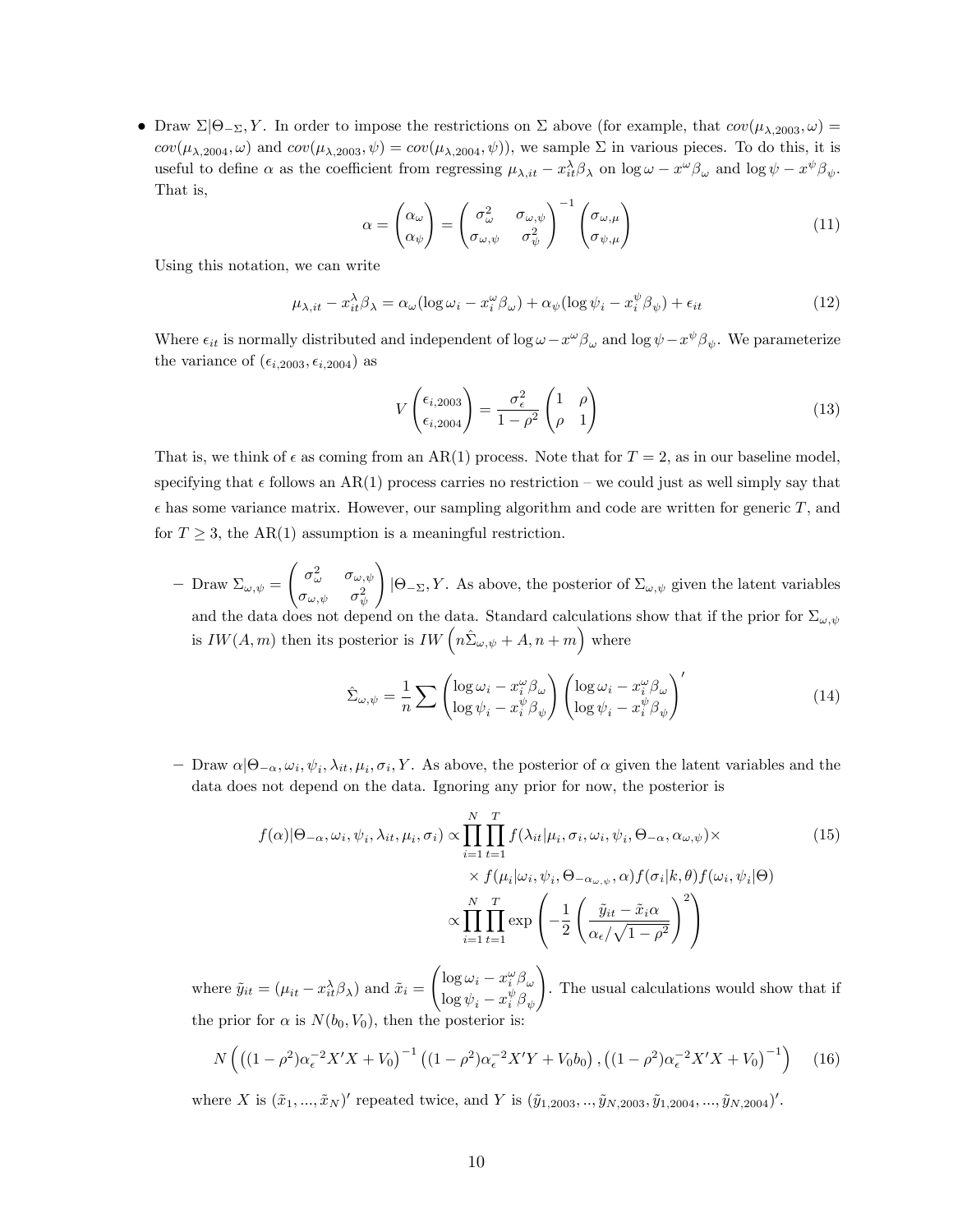- $-$  Draw  $\sigma_{\epsilon}^2|\Theta_{-\sigma_{\epsilon}^2}, \omega_i, \psi_i, \lambda_{it}, \mu_i, \sigma_i, Y$ . The same reasoning as for  $\alpha$  shows that with a  $\Gamma(a_1, a_2)$  $\epsilon$ prior, the posterior of  $\sigma_{\epsilon}^{-2}$  is  $\Gamma\left(N + a_1, 1/\left(\frac{1-\rho^2}{2}\right)\right)$  $\frac{\varepsilon-\rho^2}{2}\sum_{it}(\tilde{y}_{it}-\tilde{x}_i\alpha_{\omega,\psi})^2+1/a_2\bigg)\bigg).$
- Draw  $\rho | \Theta_{-\rho}, \mu_{it} \omega_i, \psi_i, \lambda_{it}, \sigma_i, Y$ . As above, the posterior of  $\rho$  given the latent variables and the data does not depend on the data. The distribution of  $\rho$  given the latent variables is proportional to

$$
f(\rho|\mu_{it}\omega_i, \psi_i, \lambda_{it}, \sigma_i, \Theta_{-\rho}) \propto \prod_{i,t} f(\mu_{it}|\rho, \omega_i, \psi_i, \Theta_{-\rho})
$$
\n
$$
\propto \prod_{i=1}^N \sqrt{1-\rho^2} \exp\left(-\frac{1}{2}(1-\rho^2)\epsilon_{i1}^2\right) \prod_{t=2}^T \exp\left[-\frac{1}{2}(\epsilon_{it} - \rho\epsilon_{i,t-1})^2\right]
$$
\n
$$
\propto (1-\rho^2)^{N/2} \exp\left[-\frac{1}{2}(\rho-\hat{\rho})'\left(\sum_{i=1}^N \sum_{t=2}^T \epsilon_{i,t-1}^2\right)(\rho-\hat{\rho})\right]
$$
\n(17)

where  $\hat{\rho} = \frac{\sum_{i=1}^{N} \epsilon i 1^2 + 2\sum_{t=2}^{T} \epsilon_{it} \epsilon_{it-1}}{2\sum_{i=1}^{N}\sum_{t=2}^{T} \epsilon_{it-1}^2}$ , so  $\rho$  has the density of a normal truncated to  $[-1, 1]$  and scaled by  $(1 - \rho^2)^{N/2}$ . <sup>9</sup> We sample from it using a metropolis sampler with candidate density,

$$
N\left(\rho_{\text{current}}, N^{-1/2}\right) \tag{18}
$$

This leads to an acceptance rate between 0.3 and 0.5 for a wide range of sample sizes.

• Draw  $\lambda_{it}, \omega_i | \Theta_{-\lambda,-\omega}, Y$ . This means drawing  $\lambda, \omega$  from the region that rationalizes the observed choices and spending. The likelihood of the latent variables given spending  $m$  and choice j is:

$$
f(\lambda_i, \omega_i | \Theta_{-\lambda, -\omega}) \propto \prod_{t=1}^T e^{\frac{-1}{2} (\frac{\log \lambda_{it} - \mu_{it}}{\sigma_i})^2} e^{-\frac{-1}{2} (\frac{\log \omega_i - m_i^o}{s^o})^2} \mathbf{1}(j^*(\omega, \psi, \mu, \kappa, \sigma) = j) \mathbf{1}(m^*(\lambda, \omega) = m)
$$
 (19)

where  $m_i^o = x_i^{\omega} \beta_{\omega} + (\mu_i - x_i^{\lambda} \beta_{\lambda}) \delta_{\mu} + (\log \psi - x_i^{\psi} \beta_{\psi}) \delta_{\psi}$  and  $s^o = \sqrt{\sigma_{\omega}^2 - S_{\omega,(\mu,\psi)} \Sigma_{\mu,\psi}^{-1} S_{(\mu,\psi),\omega}}$  with  $\delta = \sum_{\mu,\psi}^{-1} S_{(\mu,\psi),\omega}$  and  $S_{(\mu,\psi),\omega}$  the vector of covariances between  $\omega$  and  $(\mu,\psi)$  and  $\Sigma_{\mu,\psi}$  the variance of  $(\mu, \psi)$ . We can do accept-reject sampling to sample from the region where  $j^*(\omega, \psi, \mu, \sigma, \kappa) = J$ . However, the area where  $m^*(\lambda, \omega) = m$  has measure zero, so accept-reject sampling will not work. Instead, we have to more carefully characterize spending( $\lambda, \omega$ ) to sample from the appropriate area. Let d be the chosen plan's deductible, x the maximum out of pocket sending, and c the copayment rate. A person chooses  $m$  to maximize utility:

$$
\max_{m}(m-\lambda) - \frac{1}{2\omega}(m-\lambda)^2 \begin{cases} m & m < d\\ d + c(m-d) & m \ge d \& d + c(m-d) < x\\ x & d + c(m-d) \ge x \end{cases}
$$
(20)

There are four possible solutions for m: 0,  $\lambda$ ,  $\lambda + (1 - c)\omega$ , and  $\lambda + \omega$ . We check whether each of these satisfy the constraints in (20) and compare the utilities of the ones that do.

We sample from the distribution of the latent variables subject to  $m^*(\lambda, \omega) = m$  using a Metropolis-

<sup>&</sup>lt;sup>9</sup>We tried to sample from this density using rejection sampling. We drew  $\rho^* \sim TN(\hat{\rho}, v_{\rho}, -1, 1)$  and accepted with probability  $(1 - \rho^2)^{N/2}$ , unfortunately this leads to unacceptably low acceptance rates.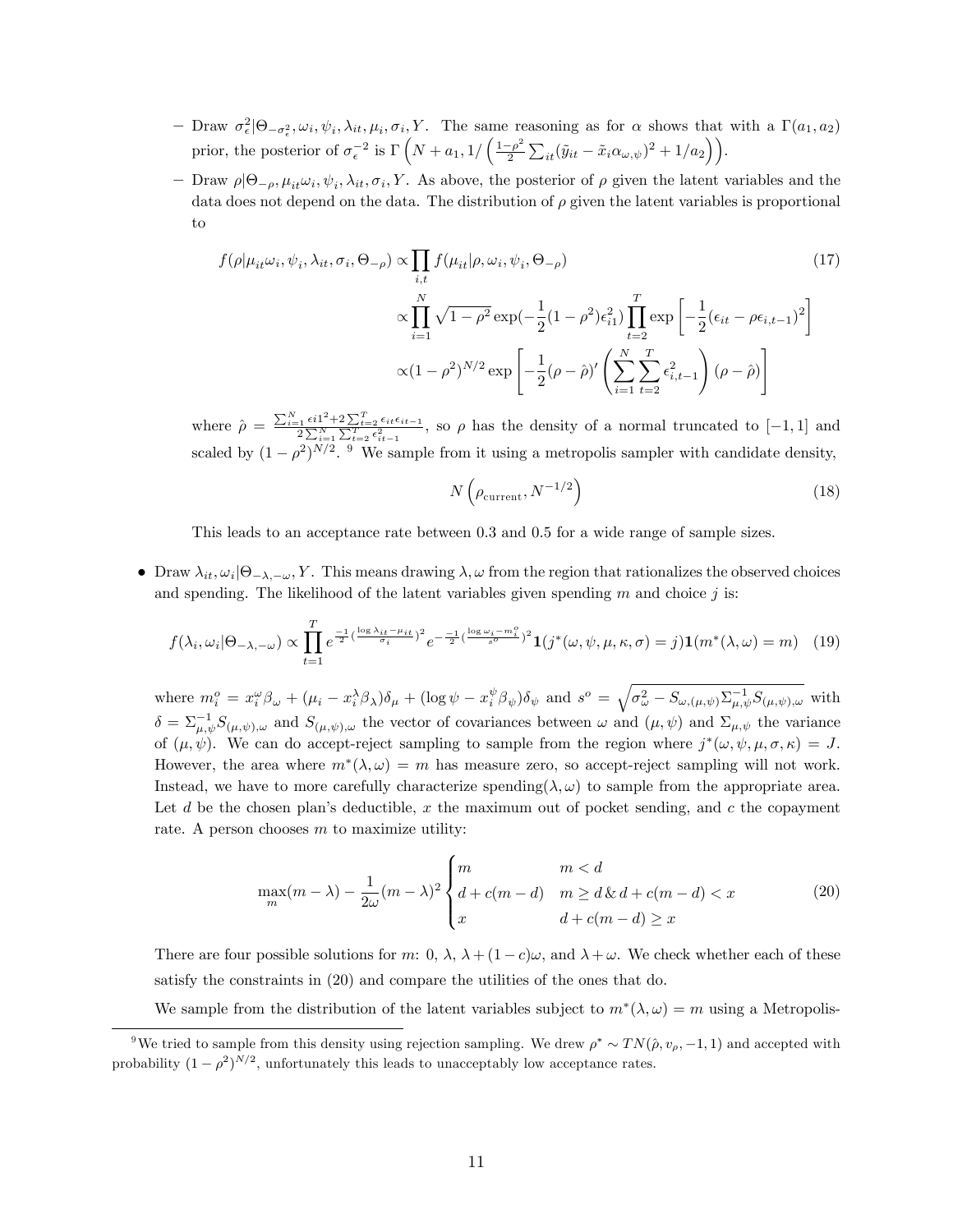Hastings sampler. The density of  $\omega_i$  given  $m_{it}$  is

$$
f(\omega_i | \{m_{it}\}, m_i^o, s^o) \text{propto} e^{-\frac{-1}{2}(\frac{\log \omega_i - m_i^o}{s^o})^2} \prod_{t=1}^T \begin{pmatrix} 1 \{m = 0\} P(m = 0 | \omega) \\ +1 \{0 < m < d\} P(m = m_{it} | \omega) \\ +1 \{d < m < x\} \frac{1}{m_{it} - (1 - c)\omega} e^{-\frac{1}{2} \left(\frac{\log(m_{it} - (1 - c)\omega_i) - \mu_{\lambda, it}}{\sigma_i}\right)^2} \\ +1 \{m > x\} + 1 \{x < m\} \frac{1}{m_{it} - \omega} e^{-\frac{1}{2} \left(\frac{\log(m_{it} - \omega_i) - \mu_{\lambda, it}}{\sigma_i}\right)^2} \end{pmatrix} \tag{21}
$$

We sample from this density by:

1. Sample

$$
\omega \sim \tilde{f}(\omega|\ldots) \propto e^{-\frac{-1}{2}(\frac{\log\omega_i - m_i^o}{s^o})^2} \prod_{t=1}^T \left[ 1\{d < m < x\} \frac{1}{m_{it} - (1-c)\omega} e^{\frac{-1}{2} \left(\frac{\log(m_{it} - (1-c)\omega_i) - \mu_{\lambda, it}}{\sigma_{\lambda, i}}\right)^2} + 1\{x < m\} \frac{1}{m_{it} - \omega} e^{\frac{-1}{2} \left(\frac{\log(m_{it} - \omega_i) - \mu_{\lambda, it}}{\sigma_{\lambda, i}}\right)^2} \right] \tag{22}
$$

We sample from this density using the Metropolis-Hastings algorithm with a normal candidate density for  $\log \omega$ . For each draw of  $\omega_i$ , we run five metropolis iterations.

- 2. If  $m_{it} = 0$  for any t, draw  $\log \lambda_{it} \sim N(\mu_{\lambda, it}, \sigma_{\lambda, i}).$
- 3. If  $0 < m_{it} < d$ , set  $\lambda_{it} = m_{it}$
- 4. Accept  $\omega_i$  if the observed  $m_{it}$  is the solution to (20) and  $j_{it} = j^*(\omega_i, \psi_i, \mu_{\lambda, it}, \sigma_{\lambda, i}, \kappa_i)$  for all t, else repeat.
- For  $t = 2003, 2004, \text{ draw } \mu_{it} | \Theta_{-\mu}, Y$ . The posterior is a normal distribution truncated to the region where the choices implied by the model match the choices in the data. We repeatedly draw from this normal distribution until the choices match. The joint distribution of  $\log \psi_i$ ,  $\log \omega_i$ ,  $\{\mu_{is}\}$ ,  $\log(\lambda_{it} - \kappa_i)$ is normal with mean  $(x_i^{\psi} \beta_{\psi}, x_{\omega}^i \beta_{\omega}, \{x_{is}^{\lambda} \beta_{\lambda}\}, x_{it}^{\lambda} \beta_{\lambda})$  and variance

$$
V_i = \begin{pmatrix} \sum & \begin{pmatrix} \sigma_{\omega,\mu} \\ \sigma_{\psi,\mu} \\ \sigma_{\mu}^2 \\ \sigma_{\mu}^2 \end{pmatrix} \\ \begin{pmatrix} \sigma_{\omega,\mu} & \sigma_{\psi,\mu} & \sigma_{\mu}^2 & \sigma_{\mu}^2 \end{pmatrix} & \sigma_i^2 + \sigma_{\mu}^2 \end{pmatrix}
$$
(23)

Note that we do not need to condition on  $\log \lambda_{is}$  for  $s \neq t$ , because conditional on  $\mu_{is}$ ,  $\mu_{it}$  and  $\log \lambda_{is}$ are independent. Let  $C_{\mu_t, (\omega, \psi, \mu_s, \lambda_t)}$  be the vector of covariances between  $\mu_{it}$  and the other latent variables,  $V_{-\mu_t; i}$  be  $V_i$  with the row and column for  $\mu_{it}$  deleted, and

$$
e_{i} = \begin{pmatrix} \log \omega_{i} \\ \log \psi_{i} \\ \mu_{is} \\ \lambda_{it} \end{pmatrix} - \begin{pmatrix} x_{\omega}^{i} \beta_{\omega} \\ x_{i}^{i} \beta_{\psi} \\ x_{\lambda}^{is} \beta_{\lambda} \\ x_{\lambda}^{it} \beta_{\lambda} \end{pmatrix}
$$
(24)

The posterior mean of  $\mu_{it}$  is then  $e_i\delta_i$  with  $\delta_i = C_{\mu_t,(\omega,\psi,\mu_s,\lambda)}V_{-\mu_t;i}^{-1}$ , and the variance is  $\sigma_\mu^2$  –  $C_{\mu_t,(\omega,\psi,\mu_s,\lambda)}V_{-\mu_t;i}^{-1}C'_{\mu_t,(\omega,\psi,\mu_s,\lambda)}.$ 

• Draw  $\psi_i | \Theta_{-\psi}, Y$ . As with  $\mu_{it}$ , the posterior will be a normal distribution truncated to the region where the choices implied by the model match the choices in the data. We repeatedly draw from this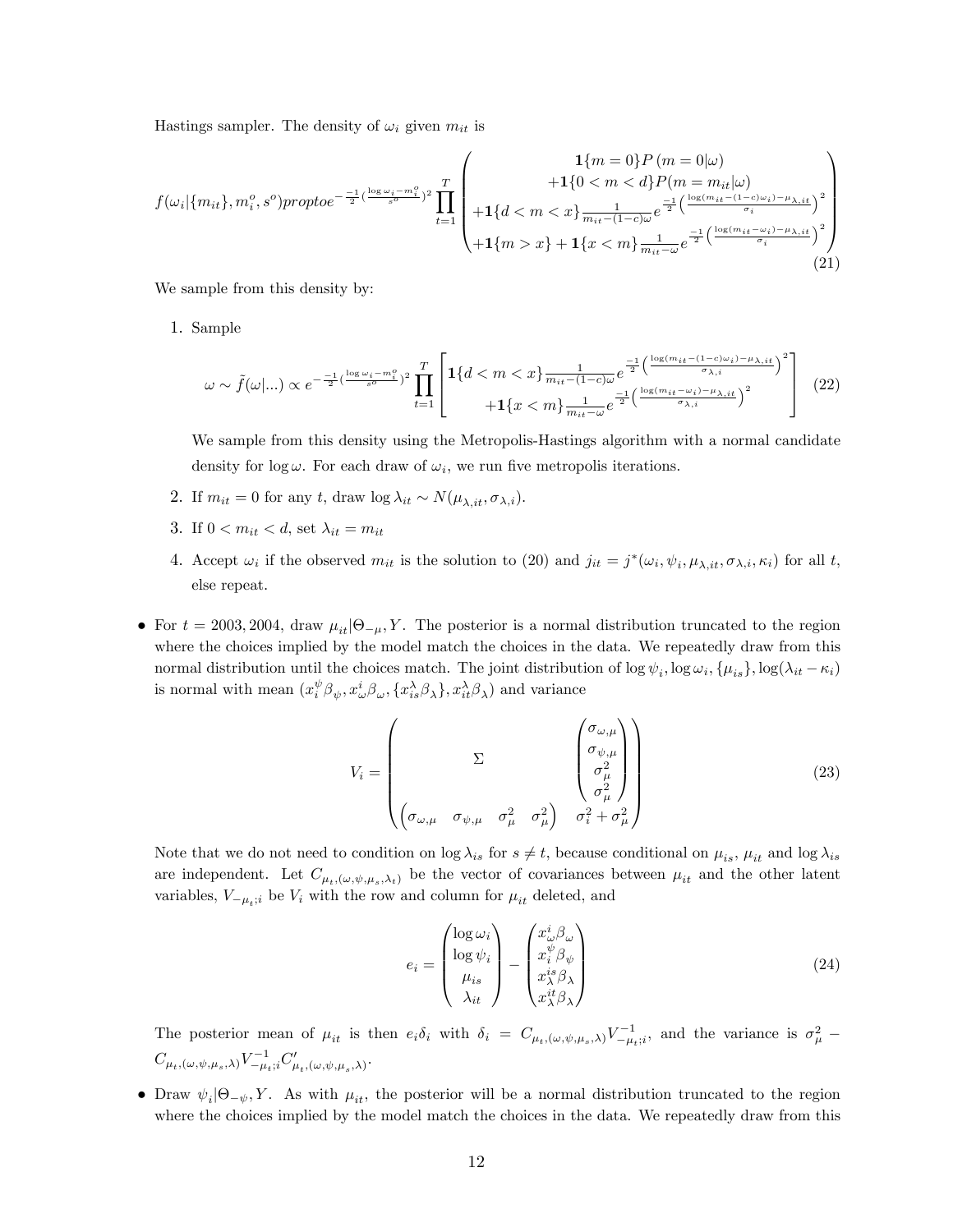normal distribution until the choices match. Define  $e_i$  as when sampling  $\mu_{it}$ , but leave out  $\lambda_{it}$ . Also, let  $C_{\psi,(\omega,\mu)}$  be the vector of covariances of  $\psi$  and  $(\omega,\mu)$  and  $\Sigma_{-\psi}$  be  $\Sigma$  with the row and column for  $\psi$  removed. Then, the posterior distribution of  $\psi$  is

$$
N\left(e_i \Sigma_{-\psi}^{-1} C_{\psi,(\omega,\mu)'}, \sigma_{\psi}^2 - C_{\psi,(\omega,\mu)} \Sigma_{-\psi}^{-1} C'_{\psi,(\omega,\mu)}\right)
$$
\n(25)

• Draw  $\sigma_i | \Theta_{-\sigma_i}, Y$ .

$$
f(\sigma_i |\log \lambda_{it}, \mu_i, \theta, k) \propto \mathbf{1}\{\sigma^2 < \bar{\sigma}^2\} \frac{1}{\sigma^{2(k-1)}} e^{-\sigma^{-2}/\theta} \prod_t \frac{1}{\sigma} e^{-\frac{1}{2} \left(\frac{\log \lambda_{it} - \mu}{\sigma_i}\right)^2} \qquad (26)
$$
\n
$$
\propto \mathbf{1}\{\sigma^2 < \bar{\sigma}^2\} \frac{1}{\sigma^{2(k-1+T/2)}} e^{-\sigma^{-2} (1/\theta + \frac{1}{2} \sum_t (\log \lambda_{it} - \mu_i)^2)}
$$

So the posterior of  $\sigma_i^{-2}$  is  $\Gamma(k+T/2, \frac{2\theta}{2+\theta\sum_t(\log\lambda_{it}-\mu_i)^2})\mathbf{1}\{\sigma_i^2 < \bar{\sigma}^2\}$ , a truncated Gamma distribution.

• Draw  $\gamma_1 | \Theta_{-\gamma_1}, Y, ...$ 

$$
f(\gamma_1|\sigma_i, k, Y, ...) \propto \prod f(\sigma_i|\gamma_1, k)p(\gamma_1)
$$
\n
$$
\propto \prod \sigma_i^{-2(k-1)} \frac{e^{-\sigma_i^{-2}/\gamma_1}}{\gamma_1^k \Gamma(k)} \frac{1}{1 - F_{\Gamma}(\bar{\sigma}^{-2}; k, \gamma_1)} p(\gamma_1)
$$
\n
$$
\propto (1 - F_{\Gamma}(\bar{\sigma}^{-2}; k, \gamma_1))^{-N} (1/\gamma_1)^{Nk} e^{-(1/\gamma_1)} \sum \sigma_i^{-2} p(\gamma_1)
$$
\n
$$
\propto (1/\gamma_1)^{Nk + k_0 - 1} e^{-(1/\gamma_1)} \frac{\gamma_{1,0} \sum \sigma_i^{-2} + 1}{\gamma_{1,0}} \times (1 - F_{\Gamma}(\bar{\sigma}^{-2}; k, \gamma_1))^{-N}
$$
\n
$$
(1 - F_{\Gamma}(\bar{\sigma}^{-2}; k, \gamma_1))^{-N}
$$

where the prior for  $1/\gamma_1$  is  $\Gamma(k_0, \gamma_{1,0})$ . This is a gamma distribution times some weighting function. Therefore, we use a metropolis sampler with candidate density for  $1/\gamma_1$  a  $\Gamma(Nk + k_0, \frac{\gamma_{1,0}}{\gamma_{1,0} \sum \sigma_i \gamma_{2,0}})$  $\frac{1}{\gamma_{1,0}\sum \sigma_i^{-2}+1}).$ Given the current estimates,  $1 - F_{\Gamma}(\bar{\sigma}^{-2}; k, \gamma_1)$  is very close to one, so this metropolis sampler accepts nearly all draws.

• Draw  $\gamma_2 | \Theta_{-\gamma_2}, Y$ .

$$
f(k|\sigma_i, \theta, \ldots) \propto \prod \sigma_i^{-2(k-1)} \frac{e^{-\sigma_i^{-2}/\theta}}{\theta^k \Gamma(k)} p(k)(1 - F_\Gamma(\bar{\sigma}^{-2}; k, \theta))^{-N}
$$
  

$$
\propto \frac{e^{k \sum \log \sigma_i^{-2} + \log \theta^{-N}}}{\Gamma(k)^N} p(k)(1 - F_\Gamma(\bar{\sigma}^{-2}; k, \theta))^{-N}
$$
 (28)

which is a nonstandard distribution. We use the adaptive rejection metropolis sampling (ARMS) method of Gilks, Best, and Tan (1995) to sample from it. This is a hybrid accept-reject and metropolis sampling scheme. It is designed to sample from log-concave and nearly log-concave densities efficiently. Without the  $(1 - F_{\Gamma}(\bar{\sigma}^{-2}; k, \theta))^{-N}$  term, this density would be log-concave (it may be log-concave anyway), and ARMS can sample from it very efficiently.

#### Appendix E: Heterogeneity in moral hazard in a "multiplicative model."

To explore whether our findings of substantial heterogeneity in moral hazard are simply an artifact of the additive way that moral hazard affect utilization in the model of Section I, we estimated a slightly modified model, in which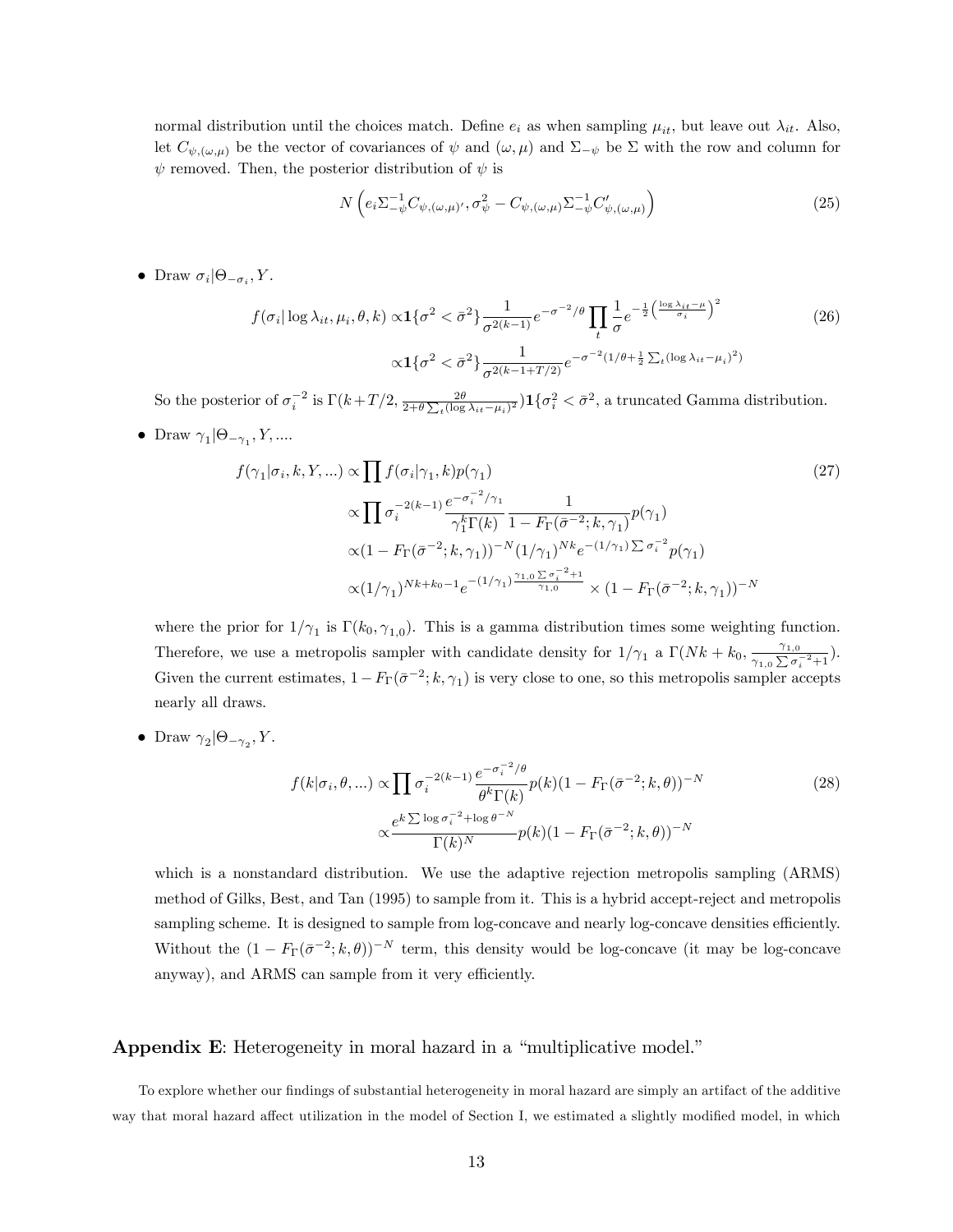moral hazard enters multiplicatively. Specifically, we use the same model and econometric specification, except that we replace equation (1) in the main text with the following expression:

$$
u(m; \lambda, \omega, j) = \left[ (m - \lambda) - \frac{1}{2\omega\lambda}(m - \lambda)^2 \right] + \left[ y - c_j(m) - p_j \right].
$$
 (29)

That is, we keep the utility function specification the same, except that we add  $\lambda$  to the denominator of the second component. One can check that this small modification implies, in the context of a linear contract, that optimal utilization is given by

$$
m^*(\lambda, \omega, c) = \max[0, \lambda(1 + \omega(1 - c))]. \tag{30}
$$

That is,  $\omega$  now affects the optimal spending multiplicatively, rather than additively as in equation (3) in the main text. Note that in this alternative model, "moral hazard" – i.e. the difference in spending between no insurance  $(c=1)$  and full insurance  $(c=0)$  – is now  $\lambda \omega$  rather than  $\omega$  as in the original model; as a result, when choosing insurance one's moral hazard type is uncertain. The rest of the model specification remains the same.

Appendix Tables A6 and A7 report the results from the estimation of this multiplicative model. The tables correspond to Table 7(a) and Table 9 in the main text. As one can observe, the qualitative features of the results remain similar. For example, the heterogeneity in  $\omega$  is still substantial, with a coefficient of variation of about 2.5 (bottom of Appendix Table A6), and the qualitative pattern reported in Appendix Table A7 is quite similar, although slightly smaller, to the pattern shown in Table 9 of the main text.

## Appendix F: Robustness checks of the main, model-based findings.

Appendix Table A8 briefly explores the robustness of some of our main findings to alternative econometric specifications of the baseline model. Overall, we find that the main results are quite stable across alternative specifications. All the alternative specifications we explore give rise to quantitatively similar estimates of average moral hazard (column (1)), heterogeneity in moral hazard (column (2)), selection on moral hazard (column (4)), the implications of accounting for selection on moral hazard for the spending reduction that can be achieved by offering a high deductible plan (column (5) vs. column (1)), and the contribution of selection on moral hazard to the overall welfare cost of adverse selection (columns (7) relative to column (6)).

The first row replicates our baseline findings reported earlier. The next two rows explore the sensitivity of our findings to trying to account for various institutional features that our baseline specification abstracted from. Row 2 explores the sensitivity of our Öndings to trying to account for the fact that the lowest coverage option under the new options (option 1) has a health reimbursement account (HRA) component (see Section II for details) which we abstracted from in our econometric specification. To do so, we simply drop from the sample the 2004 observations associated with employees who chose option 1 when offered the new choice set (roughly  $6\%$  of those offered the new choice set).

Row 3 provides one way of gauging the potential importance of "passive choices" for our results. As noted earlier, an attraction of our setting is that for employees who are offered the new choice set in 2004, there is no option of staying with their existing plan. However, there were defaults for those who did not make an "active" choice under the new options. To account for  $-$  and exclude  $-$  a set of potentially passive choosers, we identified all individuals whose coverage choices under the new benefit options for each of five different insurance options (health, drug, dental,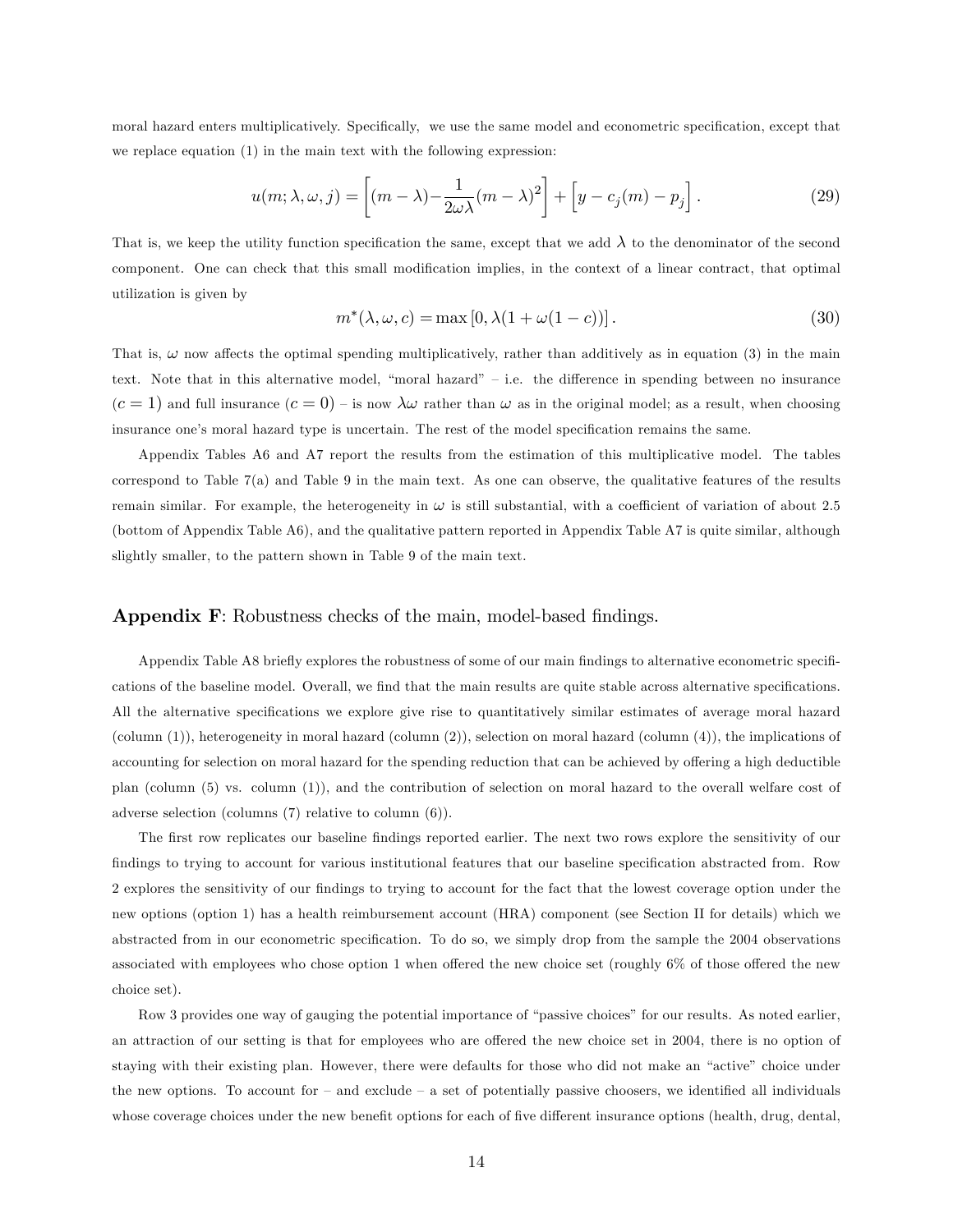short-term disability, and long-term disability) are consistent with the defaults for those five options.<sup>10</sup> Row 3 shows the results of excluding the  $2004$  observations for the approximately  $12\%$  of individuals offered the new options for whom all of their coverage decisions are consistent with the default options.

The remaining rows of the table investigate the sensitivity of our findings to some alternative natural parameterizations of the model. In row 4 we remove all of the demographic covariates from the model (i.e., age, gender, job tenure, income, and health risk score) leaving only indicator variables for year and treatment group (to capture the quasi-experimental variation in the option set) and coverage tier dummies (because the prices of the options depend on coverage tier). In row 5 we allow for heteroskedastic errors, by letting all the parameters in the variance-covariance matrix (see equation (8) of the main text) depend on all the covariates. In row 6, instead of assuming that  $\log \omega_i$ ,  $\log \psi_i$ , and  $\overline{\mu_{\lambda,i}}$  are drawn from a joint normal distribution, we assume that they are drawn from a mixture of two normals.

While there is, of course, a potentially limitless set of alternative specifications one could investigate, we found the stability of the core results to the natural ones we tried reassuring about the stability of our model estimates within our context. As noted previously, whether or not the results would generalize  $-$  quantitatively or even qualitatively  $$ to other option sets, populations, or different models of coverage choice and utilization  $-$  is of course an open question.

## References

Cameron, A. Colin, Jonah Gelbach, and Douglas Miller. 2011. "Robust Inference with Multi-way Clustering." Journal of Business and Economic Statistics 29(2): 238-249.

Einav, Liran, Amy Finkelstein, Iuliana Pascu, and Mark R. Cullen. 2012. "How General are Risk Preferences? Choices Under Uncertainty in Different Domains." American Economic Review 102(6): 2606-2638.

Gilks, Walter R., N.G. Best, and K.K.C. Tan. 1995. "Adaptive Rejection Metropolis Sampling." Applied Statistics 44: 455-472.

Kowalski, Amanda E. 2010. "Censored Quantile Instrumental Variable Estimates of the Price Elasticity of Expenditure on Medical Care." NBER Working Paper No. 15085.

 $10$ Employees make their choices for each insurance domain all at the same time, on the same benefit worksheet during open enrollment period. Einav, Finkelstein, Pascu, and Cullen (2012) provide more detail and discussion of these other benefits options and choices.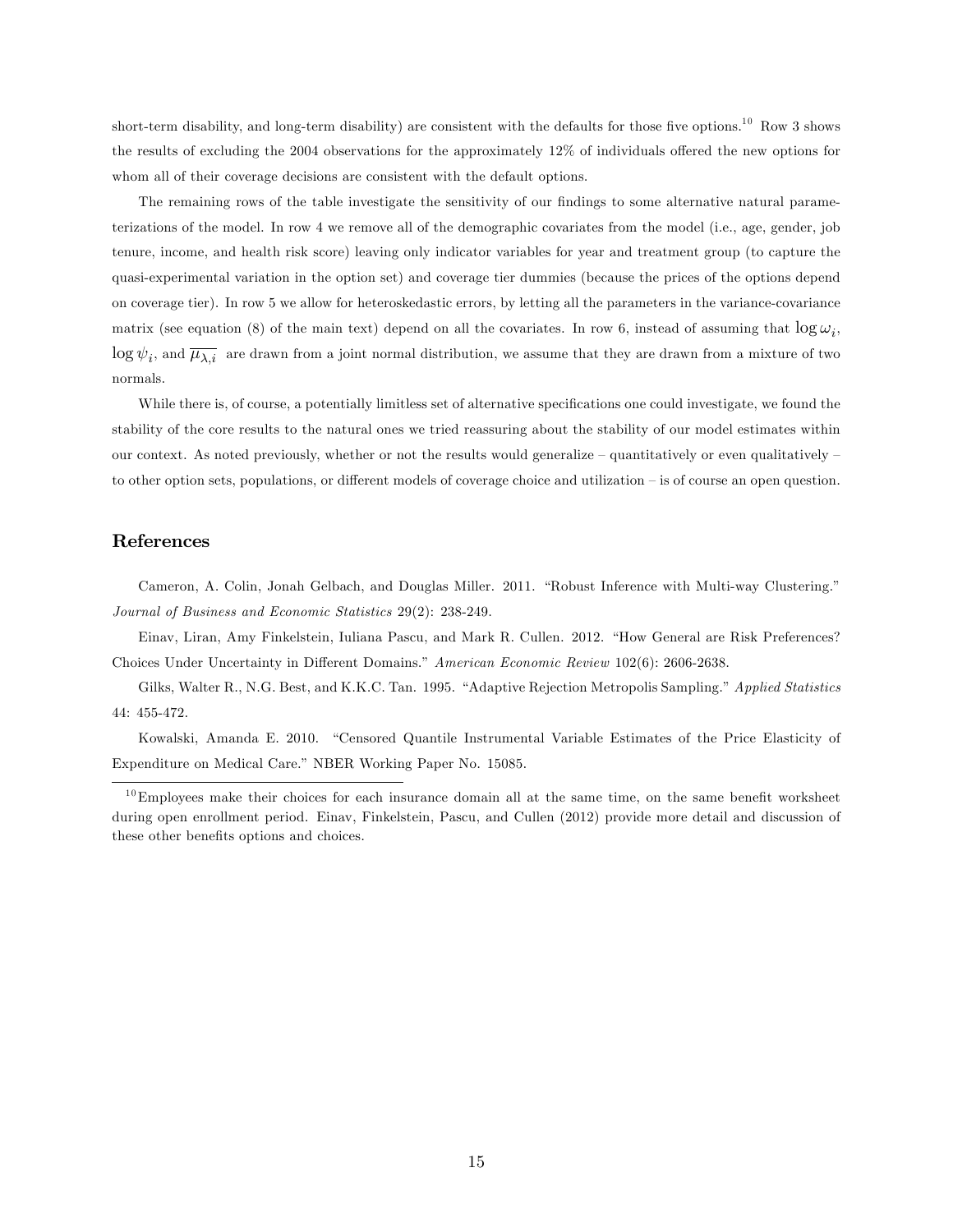Appendix Table A1: Impact of change in health insurance options on components of health spending and utilization

|                               | Spending                         |                                     |                                            |                                    |                             |                              | Utilization                       |                                   |  |  |
|-------------------------------|----------------------------------|-------------------------------------|--------------------------------------------|------------------------------------|-----------------------------|------------------------------|-----------------------------------|-----------------------------------|--|--|
|                               | Total<br>Spending                | Spending on<br><b>Doctor Visits</b> | Spending on<br>Outpatient<br><b>Visits</b> | Spending on<br>Inpatient<br>Visits | Remaining<br>Spending       | Number of<br>Doctor Visits   | Number of<br>Outpatient<br>Visits | Any<br>Inpatient<br><b>Visits</b> |  |  |
|                               | (1)                              | (2)                                 | (3)                                        | (4)                                | (5)                         | (6)                          | (7)                               | (8)                               |  |  |
| Estimated<br>treatment effect | $-591.81$<br>(264.26)<br>[0.034] | $-220.37$<br>(69.32)<br>[0.004]     | $-310.32$<br>(137.89)<br>[0.033]           | $-116.69$<br>(246.17)<br>[0.639]   | 55.91<br>(69.34)<br>[0.427] | $-1.94$<br>(0.37)<br>[0.000] | $-0.0005$<br>(0.27)<br>[0.999]    | $-0.017$<br>(0.011)<br>[0.155]    |  |  |
| Mean Dep. Var.                | 5392                             | 1475                                | 1922                                       | 1804                               | 191                         | 12.2                         | 3                                 | 0.14                              |  |  |

The table shows the difference-in-difference estimate of the impact of the move from the old to the new options on various components of health care spending and utilization. All columns show the coefficient on TREAT from estimating equation (1) by OLS for the dependent variable given in the column heading. Unit of observation is an employee-year. All regressions include year and treatment group fixed effects. We classify employees into one of four possible treatment groups - switched in 2004, switched in 2005, switched in 2006, or switched later - based on his union affiliation which determines the year in which he is switched to the new health insurance options. Standard errors (in parentheses) are adjusted for an arbitrary variance-covariance matrix within each of the 28 unions; p-values are in [square brackets]. Sample is  $2003-2006$ . N = 14,638.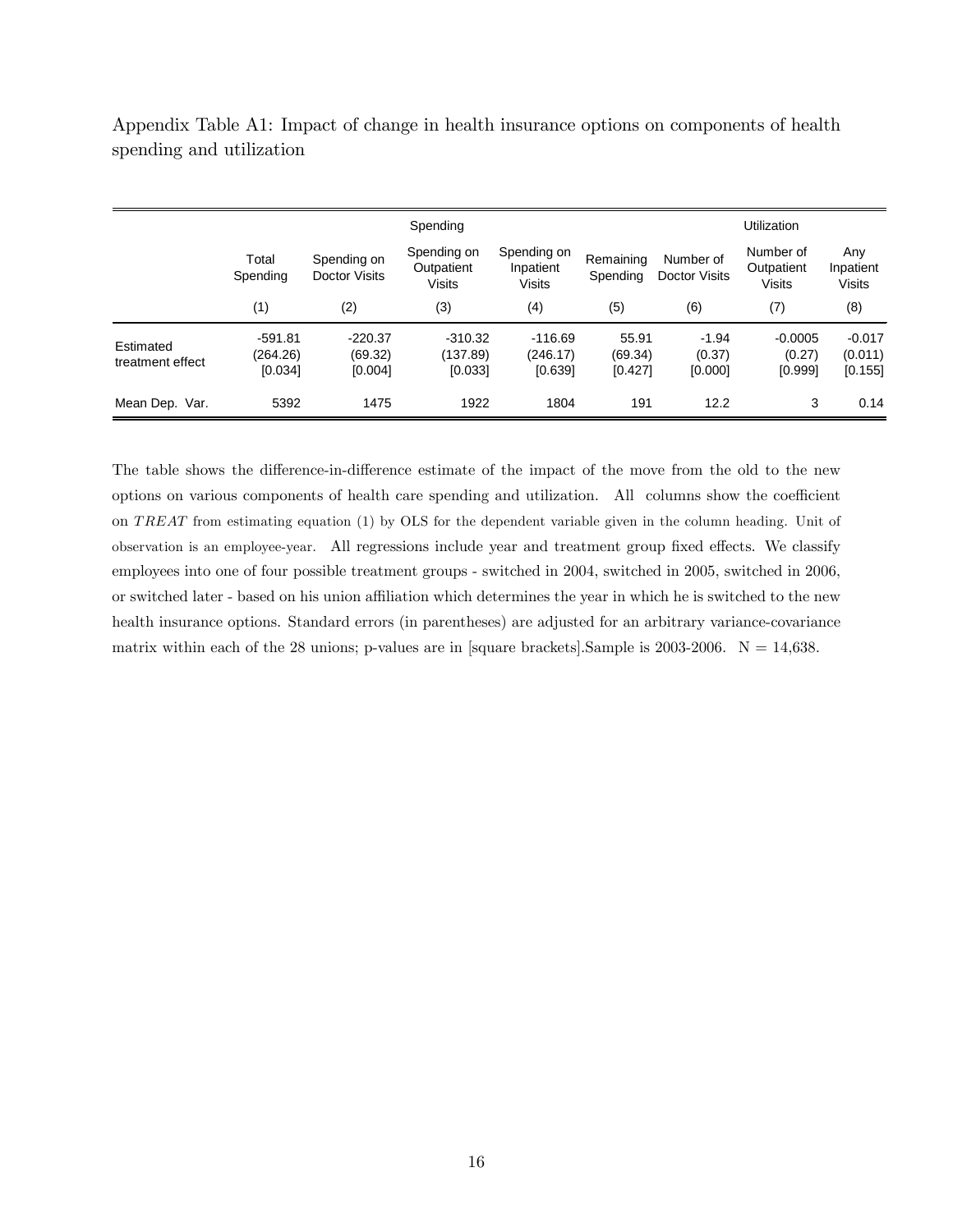|                       | <b>Total Spending</b>           |                                 |                                 | Total Spending, Censored at 99th percentile |                                                        |                      |  |  |
|-----------------------|---------------------------------|---------------------------------|---------------------------------|---------------------------------------------|--------------------------------------------------------|----------------------|--|--|
|                       | <b>Baseline</b>                 | Pre-<br>specification<br>test   | <b>Baseline</b>                 | Pre-<br>specification<br>test               | Col (4) w treatment-<br>group-specific linear<br>trend | More dynamics        |  |  |
|                       | (1)                             | (2)                             | (3)                             | (4)                                         | (5)                                                    | (6)                  |  |  |
| TREAT <sub>it</sub>   | $-147.87$<br>(66.04)<br>[0.034] | $-139.44$<br>(85.22)<br>[0.113] | $-156.85$<br>(43.60)<br>[0.001] | $-157.54$<br>(50.49)<br>[0.004]             | $-185.65$<br>(74.82)<br>[0.020]                        |                      |  |  |
| TREAT <sub>it.0</sub> |                                 | 40.78<br>(158.49)<br>[0.799]    |                                 | $-3.31$<br>(69.21)<br>[0.962]               | $-5.69$<br>(76.00)<br>[0.941]                          |                      |  |  |
| $TREAT_{it-3}$        |                                 |                                 |                                 |                                             |                                                        | 58.59<br>(60.91)     |  |  |
| $TREAT_{it-2}$        |                                 |                                 |                                 |                                             |                                                        | $-2.46$<br>(90.69)   |  |  |
| $TREAT_{jt, -1}$      |                                 |                                 |                                 |                                             |                                                        | $-42.03$<br>(69.75)  |  |  |
| TREAT <sub>it.0</sub> |                                 |                                 |                                 |                                             |                                                        | 0 (reference period) |  |  |
| TREAT <sub>jt,1</sub> |                                 |                                 |                                 |                                             |                                                        | $-121.79$<br>(53.47) |  |  |
| $TREAT_{it,2}$        |                                 |                                 |                                 |                                             |                                                        | $-187.06$<br>(77.21) |  |  |
| $TREAT_{it,3}$        |                                 |                                 |                                 |                                             |                                                        | $-118.35$<br>(65.90) |  |  |
| $TREAT_{jt,4}$        |                                 |                                 |                                 |                                             |                                                        | $-197.82$<br>(61.78) |  |  |
| Mean dep. Var.        |                                 | 1348                            |                                 |                                             | 1125                                                   |                      |  |  |

Appendix Table A2: Impact of change in health insurance options on spending (quarterly data)

The table shows the difference-in-difference estimate of the impact of the move from the old to the new options. Specifically, columns 1 through 5 show the results from estimating equation 2 (and column 6 shows results from estimating equation 3) by OLS for the dependent variable total quarterly health spending. Unit of observation is an employee-quarter. The variable  $T REAL_{jt}$  is an indicator variable for whether treatment group j is offered the new health insurance options in quarter t. The variable  $Treat_{jt,0}$  is an indicator variable for whether it is the quarter before group j is switched to the new health insurance options. The variable  $T REAL_{jt,k}$  is an indicator variable for whether it is  $k$  quarters since quarter  $0$  (i.e. the quarter before the switch). All regressions include quarter and treatment group fixed effects; column 5 also includes a treatment group-specific linear trend. We classify employees into one of four possible treatment groups - switched in 2004, switched in 2005, switched in 2006, or switched later - based on his union affiliation which determines the year in which he is switched to the new health insurance options. Standard errors (in parentheses) are adjusted for an arbitrary variance-covariance matrix within each of the 28 unions; p-values are in [square brackets].Sample is 2003-2006.  $N = 58,552$ .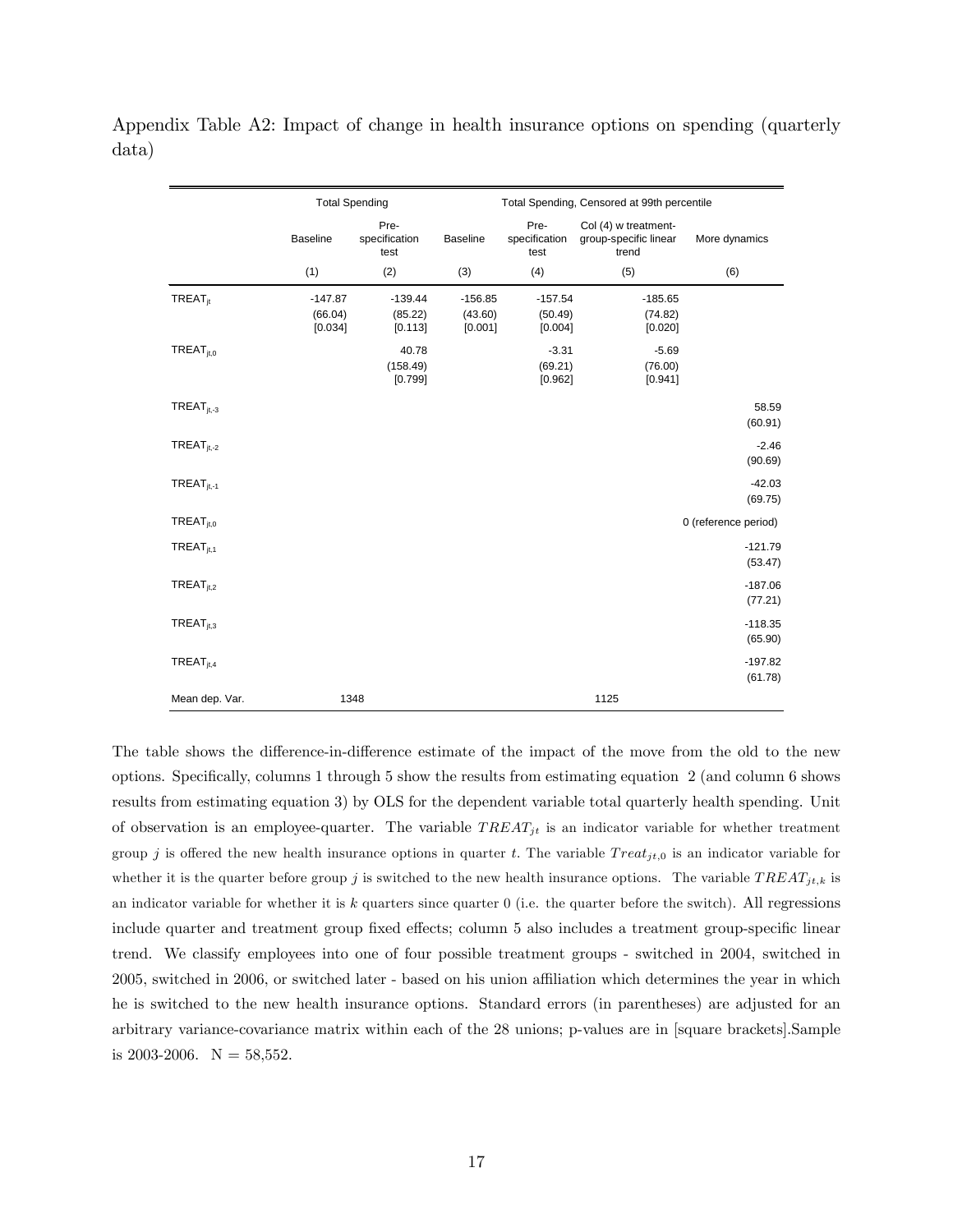|                | Baseline (no<br>covariates) | Adding control<br>for coverage<br>tier | Adding<br>additional<br>demographic<br>controls | At Alcoa all<br>four years | At Alcoa all four<br>years, w individual<br>fixed effects. |  |
|----------------|-----------------------------|----------------------------------------|-------------------------------------------------|----------------------------|------------------------------------------------------------|--|
|                | (3)                         | (2)                                    | (3)                                             | (4)                        | (5)                                                        |  |
| $TREAT_{it}$   | $-591.81$                   | $-522.74$                              | -537.96                                         | $-965.92$                  | $-965.92$                                                  |  |
|                | (264.26)                    | (267.29)                               | (264.33)                                        | (302.33)                   | (349.04)                                                   |  |
|                | [0.034]                     | [0.061]                                | [0.052]                                         | [0.004]                    | [0.012]                                                    |  |
| Mean Dep. Var. |                             | 5392                                   |                                                 |                            | 5438                                                       |  |
| N              |                             | 14,638                                 |                                                 |                            | 7,580                                                      |  |

Appendix Table A3: Sensitivity of annual difference-in-differences estimates to controlling for observables

The table examines the sensitivity of the annual difference-in-differences estimates of the impact of the move from the old to the new options on total annual medical spending. All columns show the coefficient on T REAT from estimating equation 1 by OLS for the dependent variable total annual medical spending. Unit of observation is an employee-year. All regressions include quarter and treatment group fixed effects. We classify employees into one of four possible treatment groups - switched in 2004, switched in 2005, switched in 2006, or switched later - based on his union affiliation which determines the year in which he is switched to the new health insurance options. Standard errors (in parentheses) are adjusted for an arbitrary variance-covariance matrix within each of the 28 unions; p-values are in [square brackets].Sample is 2003-2006. Column 1 replicates the baseline results (from Table 6, column 4). In column 2 we control for coverage tier. In column 3 we control for coverage tier, employee age, risk score, employee gender, number of dependents insured on the policy, whether the employee is white, the number of years the employee has been at Alcoa, and the employee's annual salary. Column 4 limits the sample to employees who are at Alcoa (and in our data) for all four years. Column 5 adds employee fixed effects to the sample in column 4.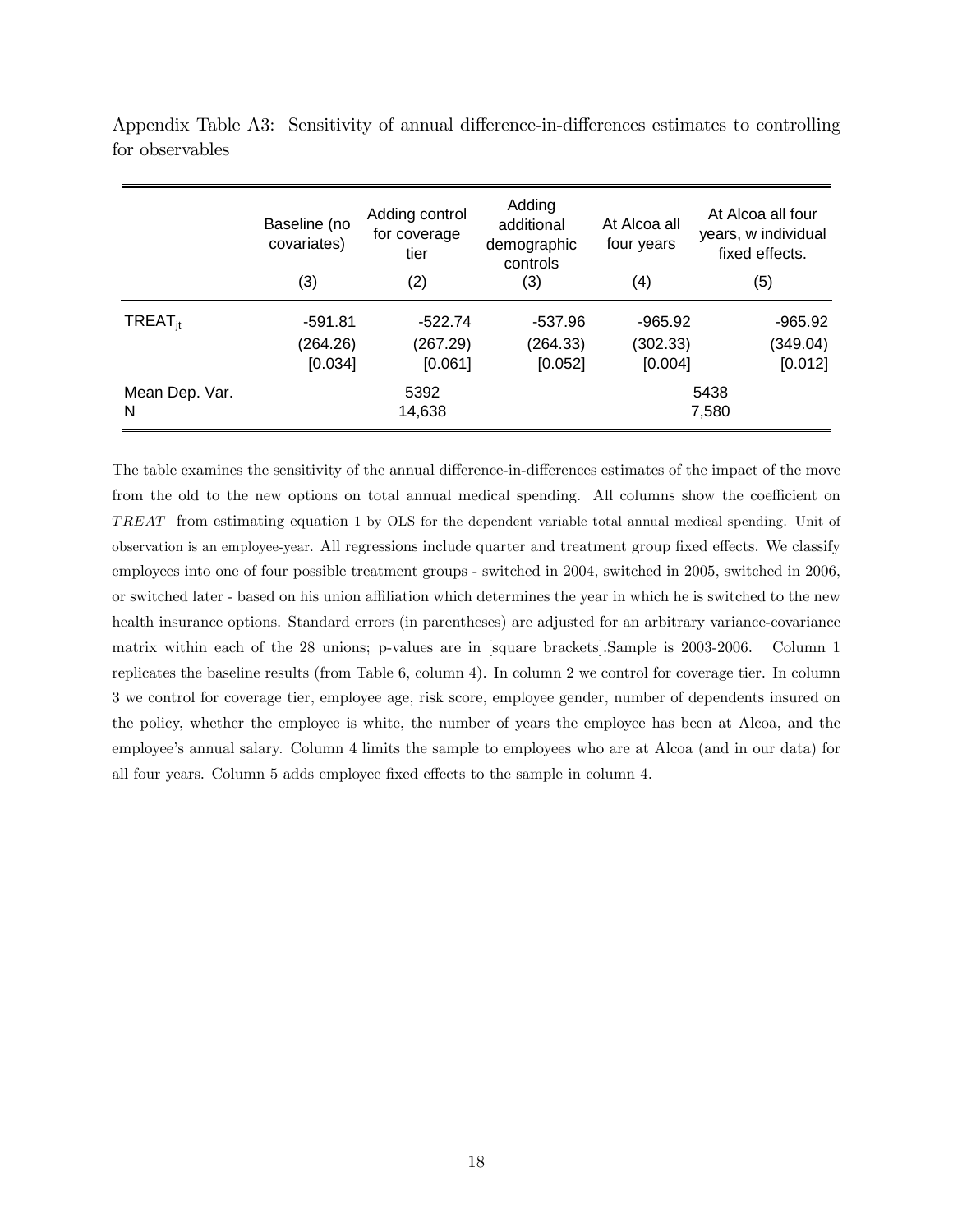|                     | Dependent                            | Dependent variable: total spending        |                                                                  |  |  |
|---------------------|--------------------------------------|-------------------------------------------|------------------------------------------------------------------|--|--|
|                     | variable: choose a<br>non-PPO option | Baseline quarterly<br>specification (OLS) | <b>GLS</b> estimation at<br>Treatment group -<br>quartelry level |  |  |
|                     | (1)                                  | (2)                                       | (3)                                                              |  |  |
|                     |                                      |                                           |                                                                  |  |  |
| TREAT <sub>it</sub> | $-0.021$                             | -147.87                                   | -166.43                                                          |  |  |
|                     | (0.024)                              | (66.04)                                   | (61.22)                                                          |  |  |
|                     | [0.376]                              | [0.034]                                   | [0.007]                                                          |  |  |
| Mean dep var        | 0.106                                | 1348                                      | 1364                                                             |  |  |
| N                   | 16366                                | 58,552                                    | 64                                                               |  |  |

Appendix Table A4: Additional sensitivity analysis

The table examines some additional sensitivity of the annual difference-in-differences estimates of the impact of the move from the old to the new options on total annual medical spending. All regressions include year and treatment group fixed effects. Column 1 shows the coefficient on  $T \, R \, E \, A \, T$  from estimating equation 1 by OLS on the baseline 2003-2006 sample, plus the employees who choose a non-PPO option; the dependent variable is an indicator variable for whether the employee chose a non PPO option; unit of observation is an employee-year. In columns 2 and 3 the dependent variable is total spending. Column 2 shows the coefficient on TREAT from estimating equation 2 by OLS at the employee-quarter level. Column 3 shows the coefficient on  $T REAT$ from estimating equation 2 by GLS with a panel-specific auto correlation parameter and variance at the treatment group - quarter level. In columns 1 and 2 standard errors (in parentheses) are adjusted for an arbitrary variance-covariance matrix within each of the 28 unions; p-values are in [square brackets].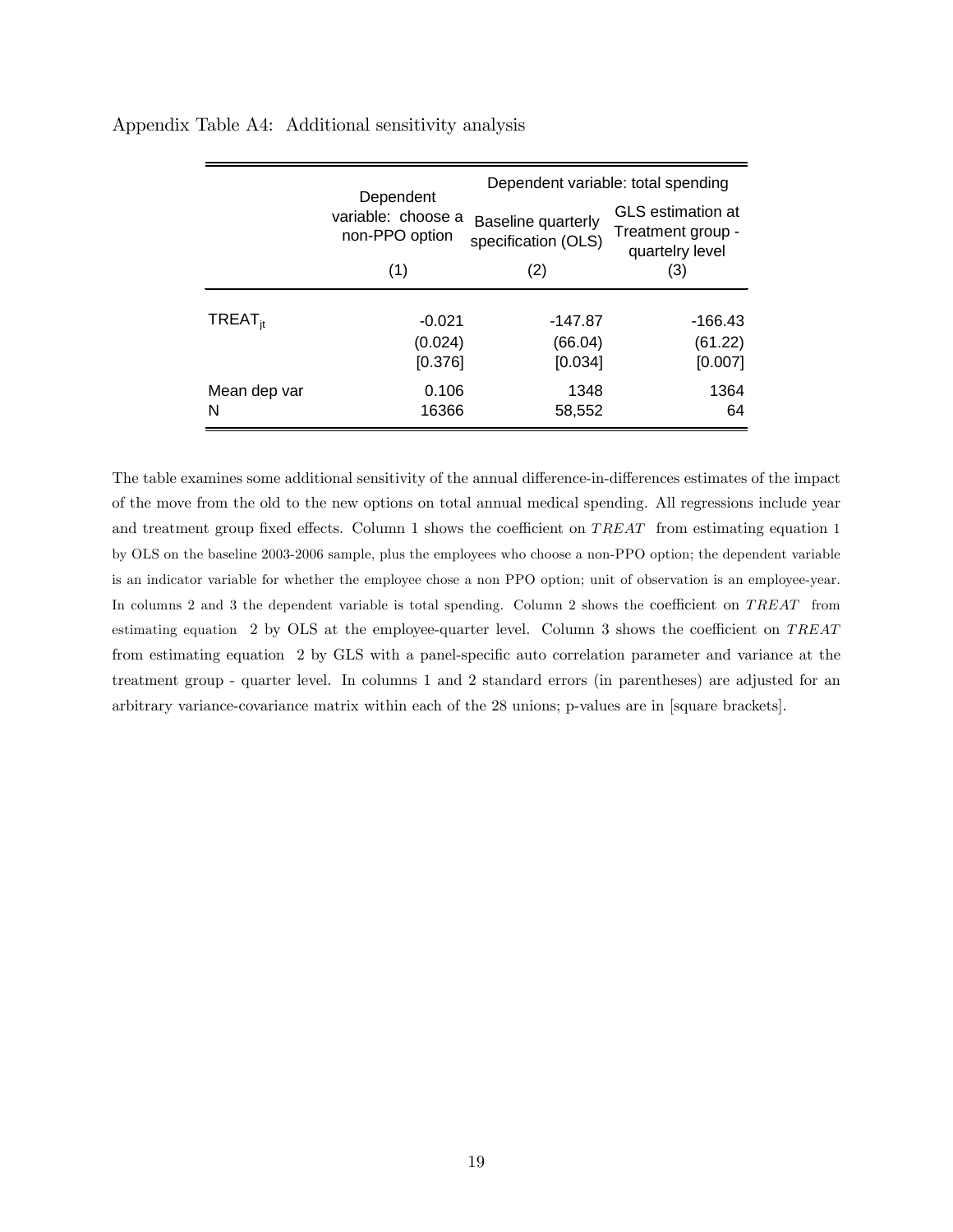Appendix Table A5: Suggestive evidence of heterogeneous moral hazard and of selection on moral hazard

|     |                                      | Obs.   | Mean<br>spending                                                                                                                                                     | Estimated change in spending associated<br>with change in options (levels)<br>Coeff.<br>Std. Err. |       | Avg Out-of-<br>Pocket Share<br>(Old Options) | Avg Out-of-<br>Pocket Share<br>(New Options)     | Increase in<br>Out-of-Pocket<br>Share |
|-----|--------------------------------------|--------|----------------------------------------------------------------------------------------------------------------------------------------------------------------------|---------------------------------------------------------------------------------------------------|-------|----------------------------------------------|--------------------------------------------------|---------------------------------------|
|     |                                      | (1)    | (2)                                                                                                                                                                  | (3)                                                                                               | (4)   | (5)                                          | (6)                                              | (7)                                   |
|     | Above median age (of 43)             | 6,972  | 6,263                                                                                                                                                                | $-1,302$                                                                                          | (799) | 12.4                                         | 27.8                                             | 15.4                                  |
| (A) | Below or equal to median age (of 43) | 7,666  | 4,600                                                                                                                                                                | $-85.8$                                                                                           | (483) | 12.9                                         | 29.5                                             | 16.6                                  |
|     | Male                                 | 12,373 | 5,442                                                                                                                                                                | $-604$                                                                                            | (293) | 12.6                                         | 29.1                                             | 16.5                                  |
| (B) | Female                               | 2,265  | 5,120                                                                                                                                                                | $-579$                                                                                            | (693) | 12.9                                         | 25.8<br>29.1<br>28.1<br>31<br>25.9<br>32<br>23.5 | 12.9                                  |
|     | Above median income (of \$31,000)    | 7,322  | $-364$<br>5,669<br>(602)<br>5,116<br>$-301$<br>(397)<br>3,321<br>488<br>(330)<br>7,462<br>$-1525$<br>(540)<br>$-621$<br>5,003<br>(513)<br>6,296<br>$-1,336$<br>(596) | 12.2                                                                                              |       | 16.9                                         |                                                  |                                       |
| (C) | Below median income (of \$31,000)    | 7,316  |                                                                                                                                                                      |                                                                                                   |       | 13                                           |                                                  | 15.1                                  |
| (D) | Above median health                  | 7,320  |                                                                                                                                                                      |                                                                                                   |       | 15.3                                         |                                                  | 15.7                                  |
|     | Below median health                  | 7,318  |                                                                                                                                                                      |                                                                                                   |       | 14.7                                         |                                                  | 11.2                                  |
| (E) | Less coverage in 2003                | 6,997  |                                                                                                                                                                      |                                                                                                   |       | 13.4                                         |                                                  | 18.6                                  |
|     | More coverage in 2003                | 5,229  |                                                                                                                                                                      |                                                                                                   |       | 10.1                                         |                                                  | 13.4                                  |

The table shows results for different groups of workers (shown in different rows) in the 2003-2006 sample. Column (1) reports the number of employee-years in the sample, and column (2) reports their mean annual medical spending over the sample period. Columns  $(3)$  and  $(4)$  report, respectively, the coefficient and standard error of the estimated change in spending associated with moving from the old to the new options. This is based on a difference-in-differences regression on the 2003-2006 sample; we report in columns (3) and  $(4)$  the coefficient and standard error on an indicator variable that is equal to 1 if the employee's treatment group is offered the new health insurance options that year, and 0 otherwise. The dependent variable is always total annual medical spending for each employee and any covered dependents. All regressions include year and treatment group fixed effects. Standard errors (in parentheses) are adjusted for an arbitrary variancecovariance matrix within each of the 28 unions. Columns (5) and (6) show the average out of pocket share within each group under the old and new options respectively. These are calculated based on the share of employees within each group in each plan, and the plan specific out of pocket shares shown in Table 2 (which are computed on a common sample of workers across plans). Column (7) reports the increase in the average out of pocket share for each group associated with moving from the old options to the new options. In panel (D), the sample is split into above and below median health based on the employee's health risk score, which is a prediction of future medical spending on the basis of prior year detailed medical diagnoses and claims, as well as demographics. In panel  $(E)$ , the sample is limited to employees who are employed at the firm in 2003 and who choose either "more coverage" (option 3 from Table 2) or "less coverage" (option 2 from Table 2) in 2003.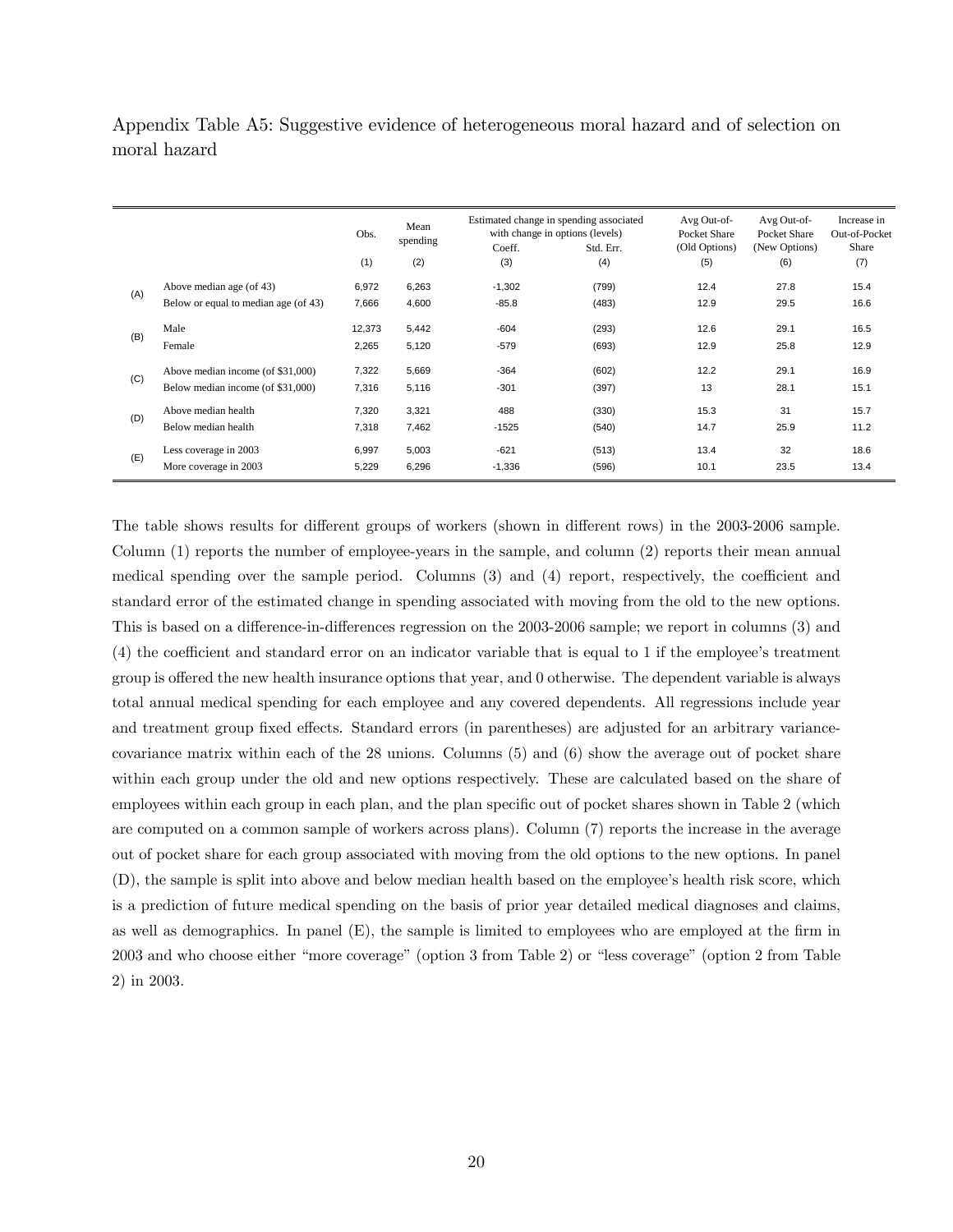|  |  | Appendix Table A6: Parameter estimates from a multiplicative model |  |
|--|--|--------------------------------------------------------------------|--|
|  |  |                                                                    |  |

| <b>Mean Shifters</b>            |                      |                |                                |                 |
|---------------------------------|----------------------|----------------|--------------------------------|-----------------|
|                                 | $\mu_{\lambda}$      | $K_{\lambda}$  | $ln(\omega)$<br>(Moral hazard) | $ln(\psi)$      |
|                                 | (Health risk)        | (Health risk)  |                                | (Risk aversion) |
| Constant                        | 6.47(0.12)           | 355 (62.8)     | $-2.06(0.22)$                  | $-1.76(0.69)$   |
| Coverage tier                   |                      |                |                                |                 |
| Single                          | (omitted)            | (omitted)      | (omitted)                      | (omitted)       |
| Family                          | $-0.396(0.07)$       | $-47.1(41.1)$  | 0.56(0.14)                     | $-0.66(0.34)$   |
| Emp+Spouse                      | $-0.262(0.07)$       | $-24(35.9)$    | 0.71(0.14)                     | $-0.42(0.31)$   |
| Emp+Children                    | $-0.022(0.08)$       | $-157(31.2)$   | 0.46(0.12)                     | $-0.65(0.32)$   |
| Treatment group                 |                      |                |                                |                 |
| Switch 2004                     | 0.138(0.07)          | 370 (38.8)     | $-0.05(0.13)$                  | $-1.39(0.36)$   |
| Switch 2005                     | $-0.054(0.07)$       | 53.8 (30.3)    | 0.70(0.17)                     | 1.70(0.45)      |
| Switch 2006                     | 0.116(0.05)          | 70.8 (25.7)    | 0.41(0.14)                     | 1.53(0.61)      |
| Switch later                    | (omitted)            | (omitted)      | (omitted)                      | (omitted)       |
| Demographics                    |                      |                |                                |                 |
| Age                             | $-0.016(0.002)$      | 4.78 (1.30)    | $-0.0015(0.005)$               | $-0.006(0.011)$ |
| Female                          | 0.043(0.060)         | $-104(31.4)$   | $-0.39(0.12)$                  | $-1.18(0.38)$   |
| Job Tenure                      | 0.003(0.002)         | 0.73(1.35)     | $-0.025(0.005)$                | $-0.021(0.01)$  |
| Income                          | 0.0004(0.0014)       | $-7.99(0.89)$  | $-0.002(0.003)$                | 0.001(0.007)    |
| Health risk score               |                      |                |                                |                 |
| 1st quartile $(1.119)$          | (omitted)            | (omitted)      | (omitted)                      | (omitted)       |
| 2nd quartile (1.119 to 1.863)   | 1.17(0.068)          | $-254(36.2)$   | $-0.43(0.13)$                  | $-0.40(0.32)$   |
| 3rd quartile (1.863 to 2.834)   | 2.05 (0.073)         | $-424(42.5)$   | $-0.46(0.14)$                  | $-0.57(0.36)$   |
| 4th quartile $(> 2.834)$        | 3.11 (0.079)         | $-409(56.9)$   | $-0.51(0.14)$                  | $-1.09(0.39)$   |
| 2004 Time dummy                 | $-0.10(0.028)$       |                |                                |                 |
| Variance-covariance matrix      |                      |                |                                |                 |
|                                 | $\mu_{\lambda}$ _bar | $ln(\omega)$   | $ln(\psi)$                     |                 |
| $\mu_{\lambda}$ _bar            | 0.66(0.046)          | $-0.28(0.038)$ | $-0.49(0.083)$                 |                 |
| $ln(\omega)$                    |                      | 1.76(0.115)    | 1.67 (0.208)                   |                 |
| $ln(\psi)$                      |                      |                | 3.47(0.805)                    |                 |
| <b>Additional parameters</b>    |                      |                |                                |                 |
| $\sigma_{\mu}$                  | 0.11(0.052)          |                |                                |                 |
| $\sigma_{\kappa}$               | 274 (13.0)           |                |                                |                 |
| $\gamma_1$                      | 0.204(0.06)          |                |                                |                 |
|                                 |                      |                |                                |                 |
| Y2                              | 7.17(1.70)           |                |                                |                 |
| <b>Unconditional statistics</b> |                      |                |                                |                 |
|                                 | $E(\lambda)$         | $\omega$       | Ψ                              |                 |
| Average                         | 4,570                | 0.313          | 0.796                          |                 |
| Std. Deviation                  | 12,500               | 0.765          | 8.350                          |                 |

The table reports results from the estimation of the multiplicative model described in Appendix E. The table parallels Table 7(a) of the paper, and the bottom panel parallels the top panel of Table 7(b) of the paper.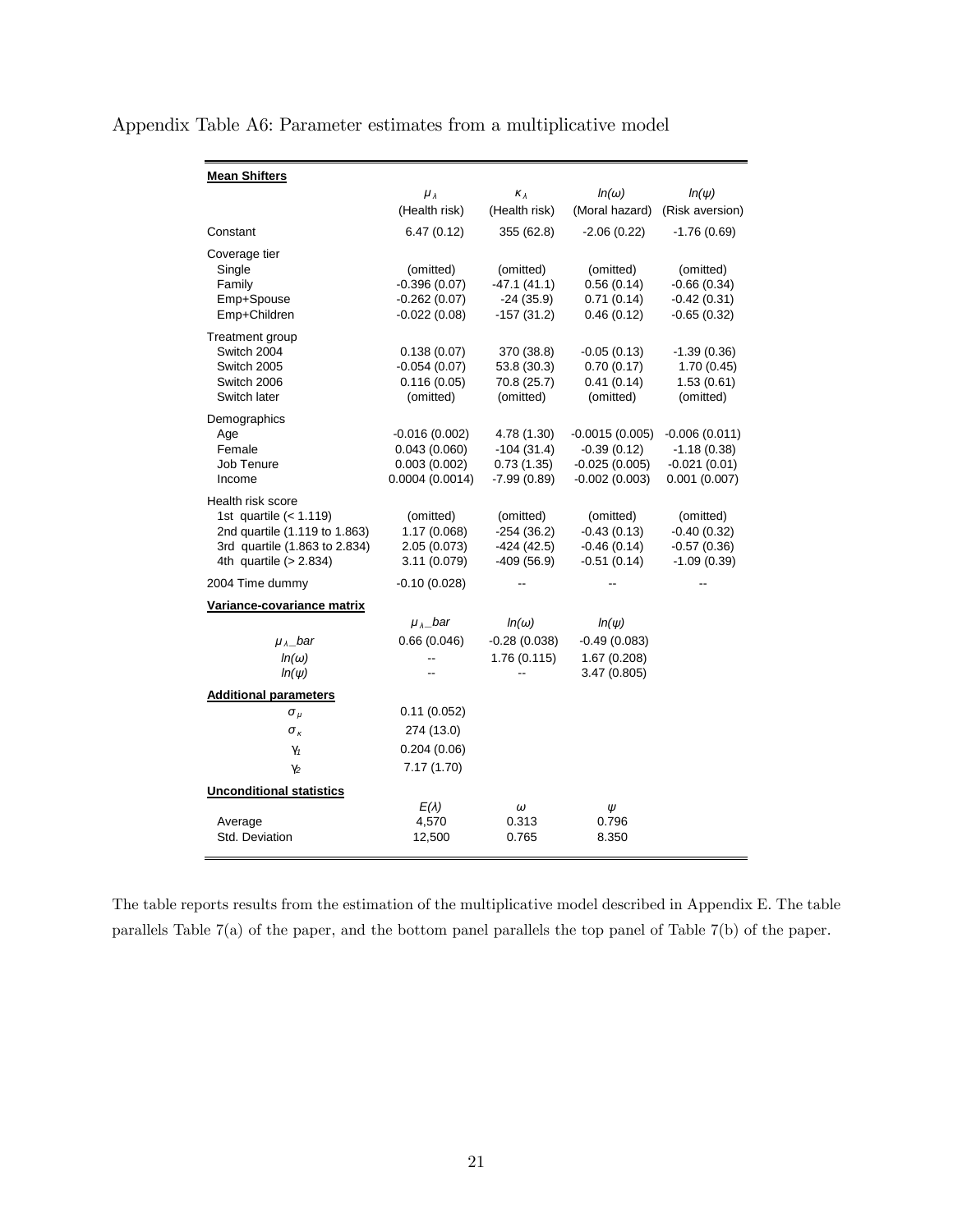|                                                                   | Mean | Std. Dev. | 10th | 25th | 50th | 75th | 90th  |
|-------------------------------------------------------------------|------|-----------|------|------|------|------|-------|
| Spending difference as we move<br>from no to high deductible plan | 112  | 289       | 0    |      | 4    | 88   | 315   |
| Spending difference as we move<br>from full to no insurance       | 961  | 4.789     |      | 25   | 138  | 564  | 1.802 |

Appendix Table A7: Estimates of moral hazard heterogeneity from a multiplicative model

The table reports results from the estimation of the multiplicative model described in Appendix E. The table parallels Table 9 of the paper.